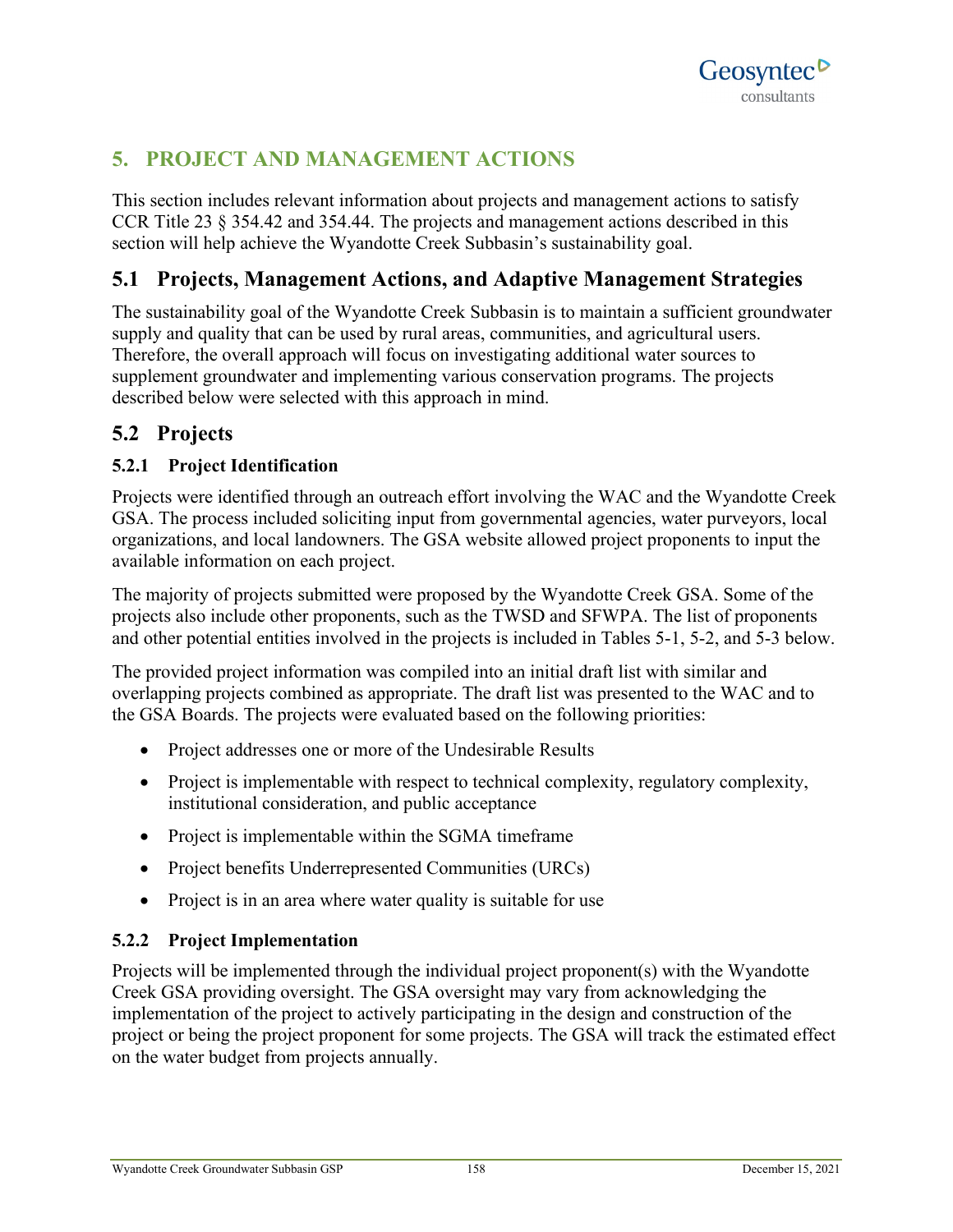# **5.2.3 List of Projects**

Several projects to achieve the Wyandotte Creek Subbasin's sustainability goal were identified. The initial set of projects was reviewed by the WAC. A final list of 15 possible projects is included in this GSP and they are categorized into four project types: direct recharge, in-lieu recharge, intra-basin water transfers, and demand conservation. Projects are further classified into three categories based on project status: Planned, Potential, and Longer-term or Conceptual, as defined below.

- Planned Projects Projects in this category will move forward to help achieve the subbasin's sustainability before 2042.
- Potential Projects Projects in this category are currently in the planning stages and may move forward if funding becomes available. Potential Projects represent a "menu of options" for the Wyandotte Creek Subbasin to achieve long-term sustainability and offset the remaining imbalance above and beyond implementation of the Planned Projects.
- Longer-term or Conceptual Projects Projects in this category are in the early conceptual planning stages and will require significant additional work to move forward. Longer term/Conceptual Projects represent potential future projects that could conceptually provide a benefit to the Wyandotte Creek Subbasin in the future, but that would need to be further developed.

This subsection of the GSP satisfies the requirements of CCR Title 23 § 354.44. Consistent with SGMA requirements, the project descriptions contain information regarding:

- The MO benefitted by the project
- Permitting and regulatory processes
- Timetable for initiation and completion
- Expected benefits
- How the project will be accomplished
- Legal authority
- Estimated costs and plans to meet costs
- Implementation circumstances
- Public noticing

Tables 5-1, 5-2, and 5-3 provide a summary of the 15 projects. Full descriptions are included below.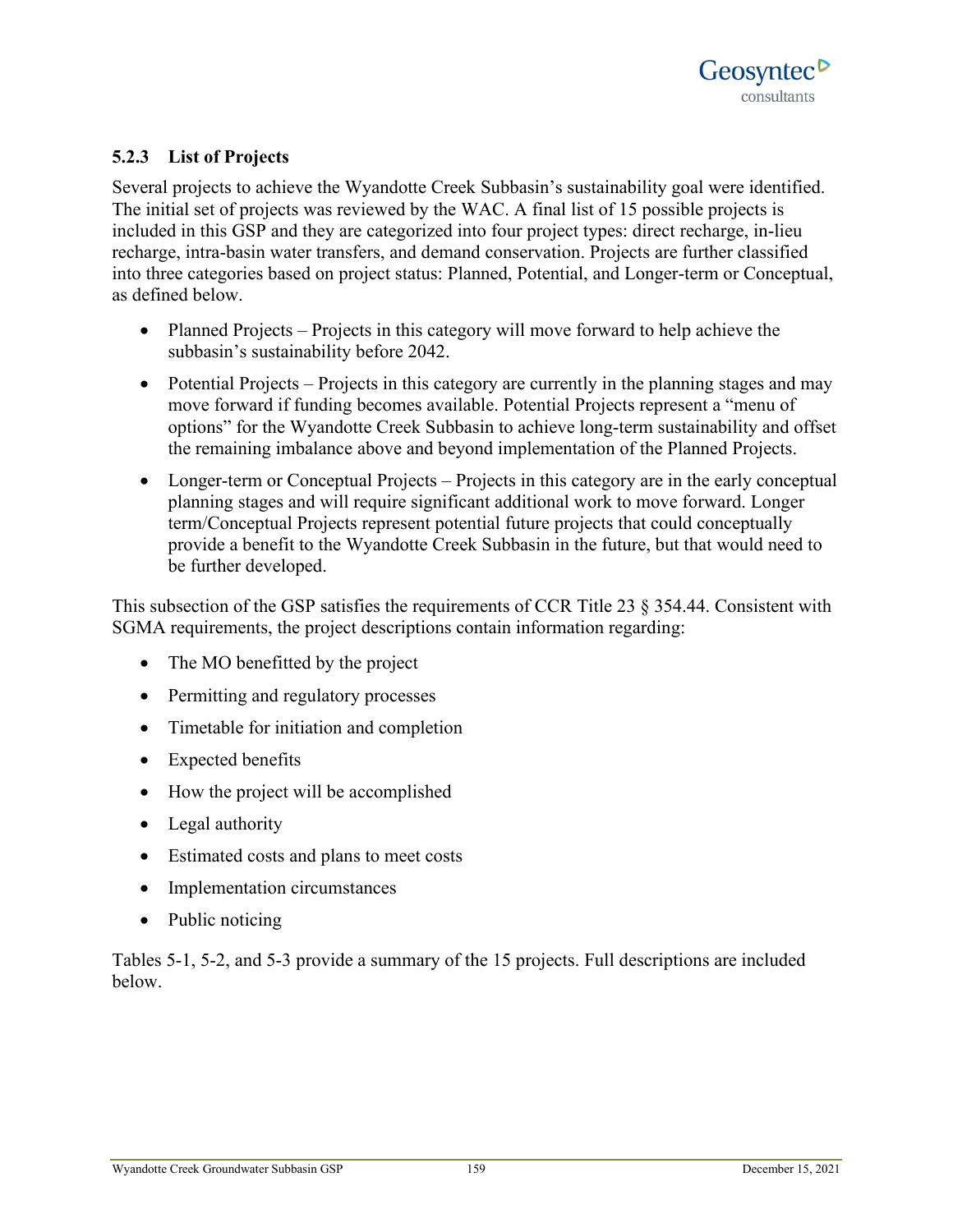

| <b>Project Name</b>                                               | Project<br><b>Type</b>                      | Project<br>Proponent(s)/<br><b>Potential</b><br>Participating<br><b>Entities</b>                                                      | Measurable<br>Objective<br><b>Expected to</b><br><b>Benefit</b>                        | <b>Current</b><br><b>Status</b> | Timetable<br>(initiation and<br>completion)                                                             | <b>Estimated</b><br><b>Costs</b>                                        | Required<br><b>Permitting and</b><br>Regulatory<br><b>Process</b>                                                                                                                        | <b>Expected</b><br>Groundwater<br><b>Demand</b><br>Reduction<br>(Acre-<br>Feet/Year) |
|-------------------------------------------------------------------|---------------------------------------------|---------------------------------------------------------------------------------------------------------------------------------------|----------------------------------------------------------------------------------------|---------------------------------|---------------------------------------------------------------------------------------------------------|-------------------------------------------------------------------------|------------------------------------------------------------------------------------------------------------------------------------------------------------------------------------------|--------------------------------------------------------------------------------------|
| 5.2.4.1 Residential<br>Water Conservation                         | Conservation                                | Wyandotte<br>Creek GSA,<br>municipal<br>water<br>providers                                                                            | Groundwater<br>Levels,<br>Groundwater<br>Storage                                       | Planning<br>Stage               | 2022-2025                                                                                               | To be decided<br>(TBD)                                                  | N/A                                                                                                                                                                                      | $100 - 200$                                                                          |
| 5.2.4.2 Agricultural<br>Irrigation Efficiency                     | Conservation                                | Wyandotte<br>Creek GSA<br>Vina GSA,<br>Agricultural<br>Groundwater<br><b>Users of Butte</b><br>County, Butte<br>County Farm<br>Bureau | Groundwater<br>Levels,<br>Groundwater<br>Storage                                       | Planning<br>Stage               | 2024-2030                                                                                               | <b>TBD</b>                                                              | N/A                                                                                                                                                                                      | 4,000                                                                                |
| 5.2.4.3 Flood MAR                                                 | Direct<br>Recharge, In-<br>Lieu<br>Recharge | Wyandotte<br>Creek GSA                                                                                                                | Groundwater<br>Levels                                                                  | Planning<br>Stage               | 2022-2032                                                                                               | <b>TBD</b>                                                              | <b>SWRCB Water</b><br>Right Permit,<br>California<br>Environmental<br>Quality Act<br>(CEQA)                                                                                              | <b>TBD</b>                                                                           |
| 5.2.4.4 Oroville<br>Wildlife Area<br>Robinson's Riffle<br>Project | In-Lieu<br>Recharge                         | <b>Sutter Butte</b><br>Flood Control<br>Agency,<br>Golden State<br>Salmon<br>Association                                              | Groundwater<br>Levels,<br>Groundwater<br>Storage, Water<br>Quality, Land<br>Subsidence | Planning<br>Stage               | TBD; Sutter<br><b>Butte Flood</b><br>Control<br>Agency<br>(SBFCA) is<br>currently<br>seeking<br>funding | \$1.7 million<br>(planning,<br>design,<br>environmental,<br>permitting) | CEQA/National<br>Environmental<br>Policy Act (NEPA),<br>United States Army<br>Corps of Engineers<br>(USACE) 408,<br>USACE 404,<br>CDFW ITP, CDFW<br>1600 LSAA, State<br>Lands Commission | <b>TBD</b>                                                                           |

# **Table 5-1: List of Planned Projects**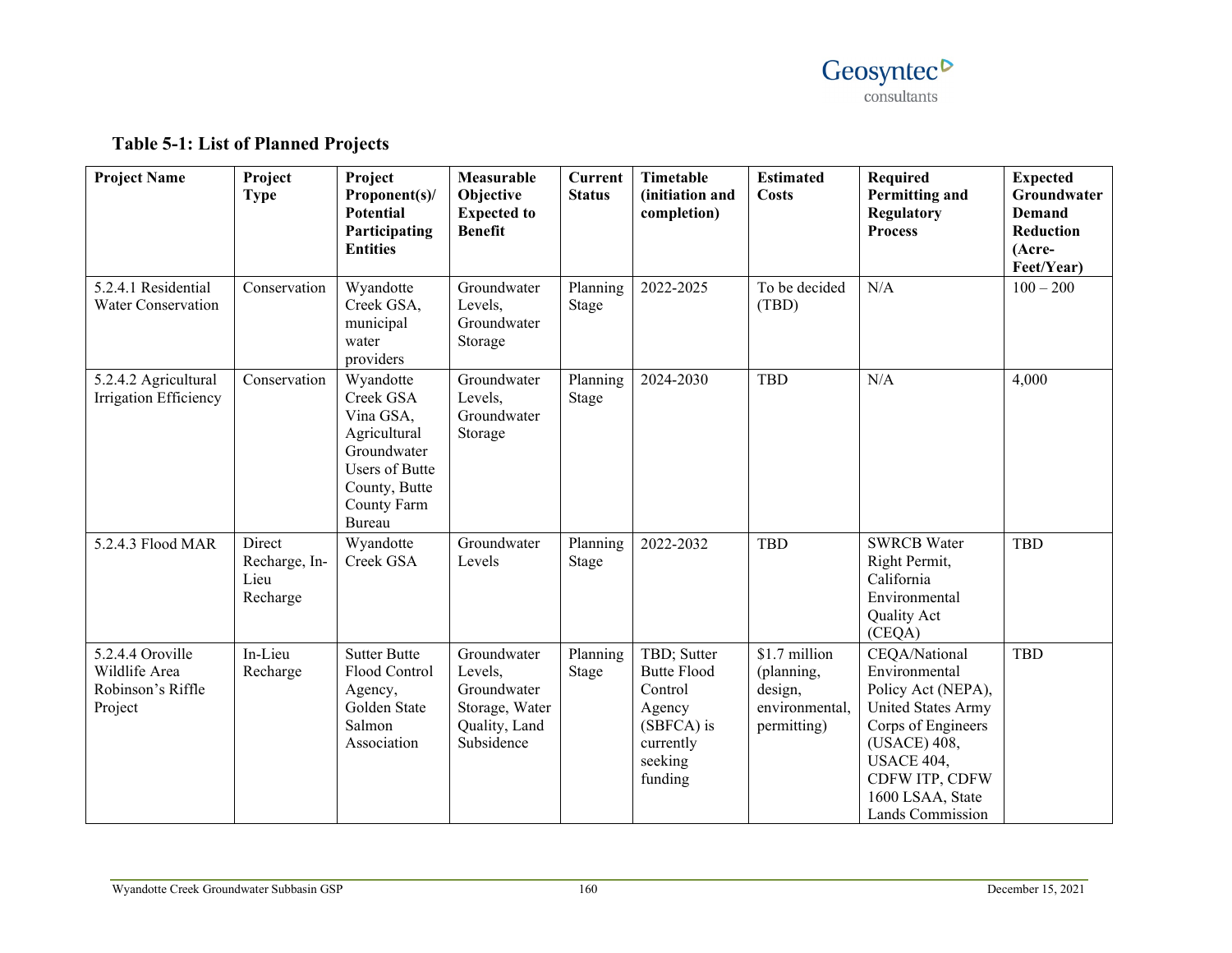# Geosyntec<sup>D</sup> consultants

| <b>Project Name</b>                                          | Project<br><b>Type</b>                      | Project<br>Proponent(s)/<br><b>Potential</b><br>Participating<br><b>Entities</b>                                         | Measurable<br>Objective<br><b>Expected to</b><br><b>Benefit</b>                        | <b>Current</b><br><b>Status</b> | Timetable<br>(initiation and<br>completion)                                                                        | <b>Estimated</b><br><b>Costs</b> | <b>Required</b><br>Permitting and<br><b>Regulatory</b><br><b>Process</b>              | <b>Expected</b><br>Groundwater<br><b>Demand</b><br><b>Reduction</b><br>(Acre-<br>Feet/Year) |
|--------------------------------------------------------------|---------------------------------------------|--------------------------------------------------------------------------------------------------------------------------|----------------------------------------------------------------------------------------|---------------------------------|--------------------------------------------------------------------------------------------------------------------|----------------------------------|---------------------------------------------------------------------------------------|---------------------------------------------------------------------------------------------|
|                                                              |                                             |                                                                                                                          |                                                                                        |                                 |                                                                                                                    |                                  | Lease, CVRWQCB<br>401, CVFPB<br>Encroachment<br>Permit, DWR<br>Encroachment<br>Permit |                                                                                             |
| 5.2.4.5 Streamflow<br>Augmentation                           | Direct<br>Recharge, In-<br>Lieu<br>Recharge | Wyandotte<br>Creek GSA,<br>PG&E, surface<br>water rights<br>holders                                                      | Groundwater<br>Levels,<br>Surface Water<br>Depletion                                   | Planning<br>Stage               | 2022-2025                                                                                                          | \$50-100 per<br>acre-foot        | <b>SWRCB Water</b><br>Right Permit,<br><b>CEQA</b>                                    | 1,000-5,000                                                                                 |
| 5.2.4.6 TWSD<br>Water Treatment<br>Plant Capacity<br>Upgrade | Conservation                                | TWSD, DWR,<br>Division of<br>Drinking<br>Water                                                                           | Groundwater<br>Levels,<br>Groundwater<br>Storage, Water<br>Quality, Land<br>Subsidence | Planning<br>Stage               | 6-12 months                                                                                                        | \$1.5 million-<br>\$3 million    | Division of<br>Drinking Water,<br><b>DWR</b>                                          | $500+$                                                                                      |
| 5.2.4.7 Water Loss<br>Monitoring                             | Conservation                                | Wyandotte<br>Creek GSA<br>/SFWPA,<br><b>Butte County</b>                                                                 | Surface Water<br>Depletion                                                             | Planning<br>Stage               | 2025                                                                                                               | \$800,000                        | <b>TBD</b>                                                                            | Unknown                                                                                     |
| 5.2.4.8 Palermo<br>Clean Water<br>Consolidation<br>Project   | In-Lieu<br>Recharge                         | <b>Butte County</b><br>Department<br>Water and<br>Resource<br>Conservation,<br>SFWPA,<br>Palermo<br>Community<br>Council | Groundwater<br>Levels,<br>Groundwater<br>Storage                                       | Planning<br>Stage               | Project design<br>and evaluation<br>of funding<br>sources<br>underway,<br>implementation<br>could begin in<br>2022 | \$12.4 million                   | <b>TBD</b>                                                                            | <b>TBD</b>                                                                                  |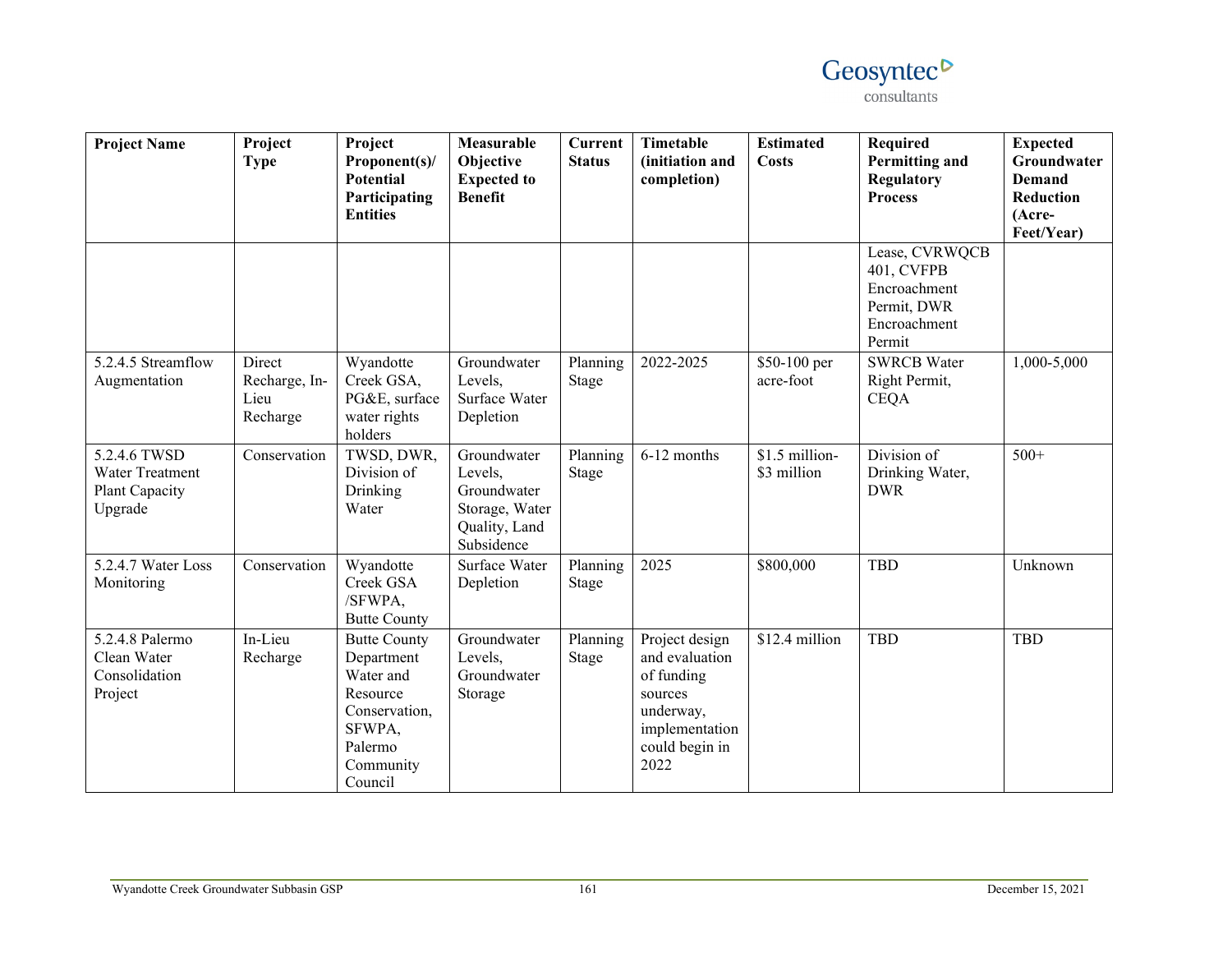

| <b>Project Name</b>                                   | <b>Project Type</b>              | <b>Project Proponent/</b><br><b>Potential</b><br>Participating<br><b>Entities</b>                                                      | Measurable<br><b>Objective Expected</b><br>to Benefit                                       | <b>Current</b><br><b>Status</b> | Timetable<br><i>(initiation)</i><br>and<br>completion) | <b>Estimated</b><br><b>Costs</b> | Required<br>Permitting<br>and<br>Regulatory<br><b>Process</b>                     | <b>Expected</b><br>Groundwater<br>Demand<br>Reduction<br>(AFY) |
|-------------------------------------------------------|----------------------------------|----------------------------------------------------------------------------------------------------------------------------------------|---------------------------------------------------------------------------------------------|---------------------------------|--------------------------------------------------------|----------------------------------|-----------------------------------------------------------------------------------|----------------------------------------------------------------|
| 5.2.5.1 Intra-<br><b>Basin Water</b><br>Transfer      | Intra-basin<br>water transfer    | TWSD, Butte County,<br>DWR, agricultural<br>users                                                                                      | Groundwater Levels,<br>Groundwater<br>Storage, Water<br>Quality, Land<br>Subsidence         | Planning<br>Stage               | 6-12 months                                            | <b>TBD</b>                       | DWR, Butte<br>County                                                              | 3,000-5,000                                                    |
| 5.2.5.2.<br>Agricultural<br>Surface Water<br>Supplies | Intra-Basin<br>Water<br>Transfer | Wyandotte Creek<br>GSA, Agricultural<br>Groundwater Users of<br>Butte County, Farm<br>Bureau                                           | Groundwater Levels                                                                          | Planning<br><b>Stage</b>        | 2025-2032                                              | <b>TBD</b>                       | <b>SWRCB</b><br>Water Right<br>Permit,<br>CEQA, others<br><b>TBD</b>              | 2,000-3,000                                                    |
| 5.2.5.3 Well<br>Upgrades                              | Conservation                     | TWSD, DWR, Butte<br>County, Wyandotte<br>Creek GSA                                                                                     | Groundwater Levels,<br>Groundwater<br>Storage, Water<br>Quality, Land<br>Subsidence         | Planning<br>Stage               | 6-12 months                                            | <b>TBD</b>                       | <b>TBD</b>                                                                        | <b>TBD</b>                                                     |
| 5.2.5.4 Fuel<br>Management<br>for Watershed<br>Health | Conservation                     | Wyandotte Creek<br>GSA, Butte County<br>Fire Safe Council,<br><b>Butte County</b><br>Resource<br>Conservation District,<br><b>NRCS</b> | Groundwater Levels,<br>Groundwater<br>Storage, Water<br>Quality, Surface<br>Water Depletion | Planning<br>Stage               | 2022-2042                                              | <b>TBD</b>                       | <b>CEQA</b>                                                                       | <b>TBD</b>                                                     |
| 5.2.5.5<br>Removal of<br>Invasive<br>Species          | Conservation                     | Wyandotte Creek<br>GSA; other local,<br>state, federal<br>organizations and<br>agencies                                                | Groundwater Levels                                                                          | Planning<br>Stage               | 2022-2025                                              | <b>TBD</b>                       | CEQA and/or<br><b>NEPA</b><br>(depending on<br>project<br>location and<br>impact) | <b>TBD</b>                                                     |

# **Table 5-2: List of Potential Projects**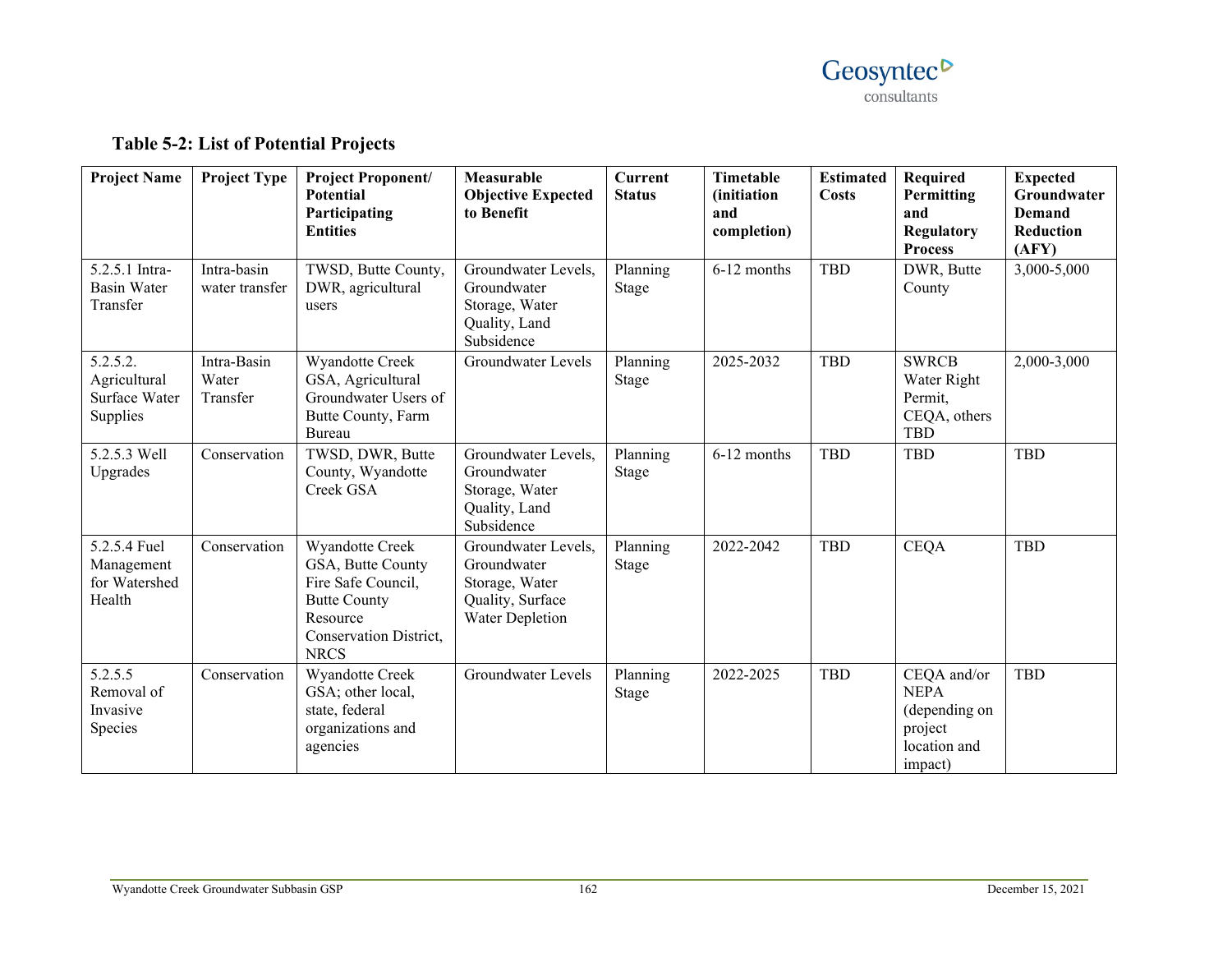

| <b>Project Name</b>                              | <b>Project Type</b> | Project<br>Proponent/<br><b>Potential</b><br>Participating<br><b>Entities</b> | Measurable<br>Objective<br><b>Expected to</b><br><b>Benefit</b>                           | Current<br><b>Status</b> | Timetable<br><i>(initiation)</i><br>and<br>completion)                                                             | <b>Estimated</b><br>Costs | Required<br>Permitting<br>and<br><b>Regulatory</b><br><b>Process</b> | <b>Expected</b><br>Groundwater<br>Demand<br><b>Reduction</b><br>(AFY) |
|--------------------------------------------------|---------------------|-------------------------------------------------------------------------------|-------------------------------------------------------------------------------------------|--------------------------|--------------------------------------------------------------------------------------------------------------------|---------------------------|----------------------------------------------------------------------|-----------------------------------------------------------------------|
| 5.2.6.1<br>Recharge Well<br>(Injection)<br>Well) | Direct<br>Recharge  | TWSD, DWR,<br>Butte County,<br>Wyandotte<br>Creek GSA                         | Groundwater<br>Levels,<br>Groundwater<br>Storage,<br>Water Quality,<br>Land<br>Subsidence | Planning<br>Stage        | $12-24$ months                                                                                                     | TBD                       | TBD                                                                  | TBD                                                                   |
| 5.2.6.2 Extend<br>Orchard<br>Replacement         | Conservation        | Wyandotte<br>Creek GSA,<br><b>Butte County</b>                                | Groundwater<br>Levels                                                                     | Planning<br>Stage        | Dependent<br>upon<br>availability of<br>financial<br>incentives and<br>willingness of<br>growers to<br>participate | <b>TBD</b>                | N/A                                                                  | TBD                                                                   |

# **Table 5-3: List of Conceptual Projects**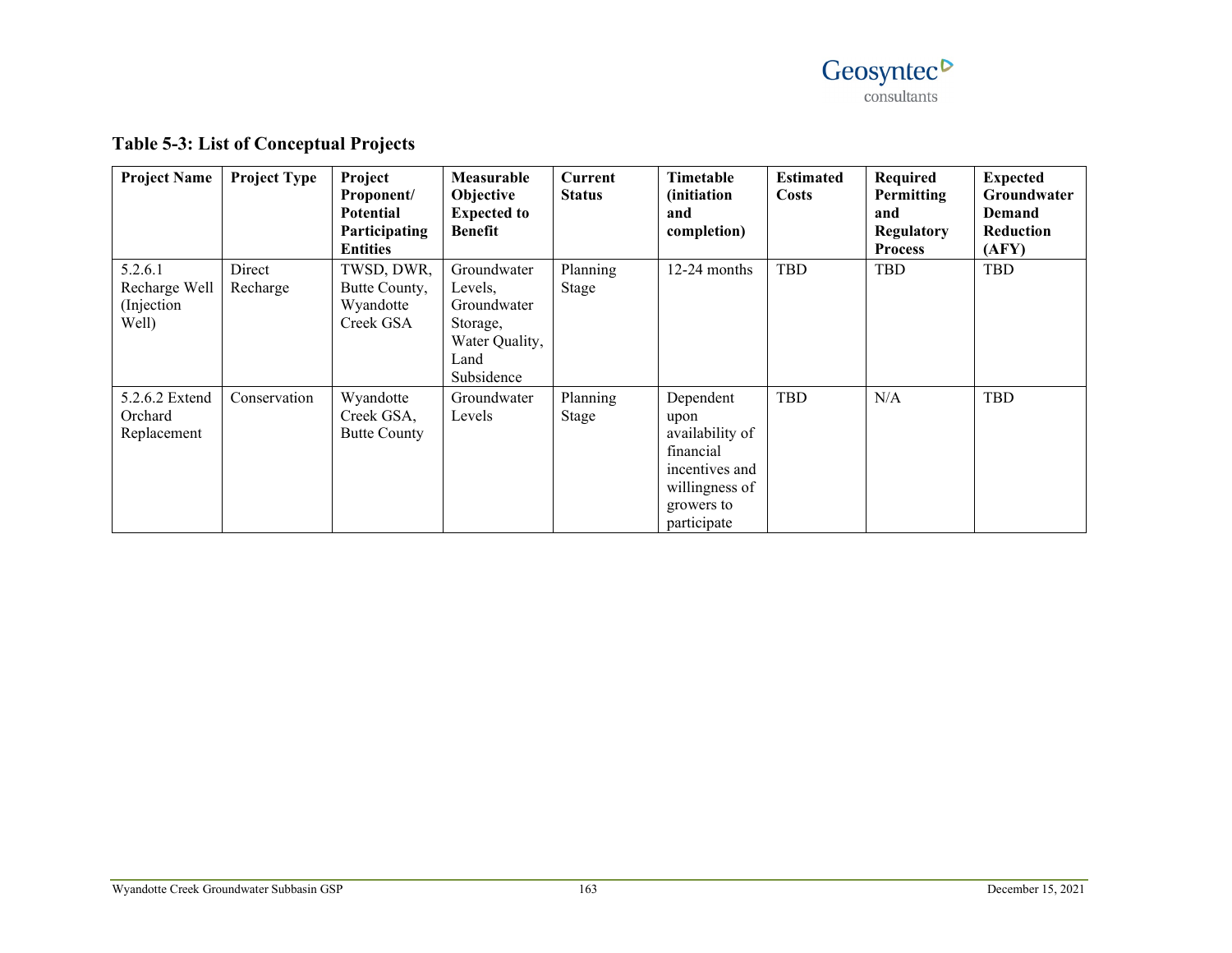# **5.2.4 Planned Projects**

Projects categorized as Planned Projects are expected to move forward and be completed to achieve the Wyandotte Creek Subbasin's sustainability goal by 2042. The estimated groundwater supply from these projects is expected to offset any potential overdraft.

### *5.2.4.1 Residential Water Conservation*

Municipal water providers, who currently supply water to the City of Oroville and others throughout Butte County, are planning to implement water conservation practices in accordance with their 2020 UWMP. Some of these conservation projects include the installation of low flow fixtures, toilet replacements, urinal valve and bowl replacements, clothes washer replacements, residential conservation kits, smart controllers, and high efficiency irrigation nozzles. Other projects include water waste prevention ordinances, metering, conservation pricing, public education and outreach, programs to assess and manage distribution system real loss, water conservation program coordination and staffing support, and other demand management measures.

| <b>Project Summary</b>                                         |                                                                                         |
|----------------------------------------------------------------|-----------------------------------------------------------------------------------------|
| Project Proponent / Other Potential Participating<br>Entities: | Wyandotte Creek GSA / Municipal water providers<br>(including Cal Water Oroville, TWSD) |
| Project Type:                                                  | Conservation                                                                            |
| Estimated Groundwater Offset and/or Recharge:                  | $100 - 200$ AFY                                                                         |

**Measurable Objective Expected to Benefit**: Groundwater Levels, Groundwater Storage

**Project Status:** This project is currently in the planning stages.

#### **Required Permitting and Regulatory Process:** N/A

**Timetable for Initiation and Completion:** 2022-2025

**Expected Benefits and Evaluation:** As groundwater is the primary source of water for the region, these various conservation projects will reduce groundwater demand, allowing groundwater levels and overall storage to recover.

**How Project Will Be Accomplished/Evaluation of Water Source:** This project is a demandside conservation project conducted by municipal water service providers. No additional water source will be utilized for this project.

**Legal Authority:** The project would be conducted by municipal water service providers in the City of Oroville and other municipalities in the Wyandotte Creek Subbasin.

**Estimated Costs and Plans to Meet Costs:** TBD; funding via grants and local entities.

**Circumstances for Implementation:** This project is a Planned Project that is anticipated to move forward.

**Trigger for Implementation and Termination:** Increased water demand from planned developments in the City of Oroville and Butte County General Plans.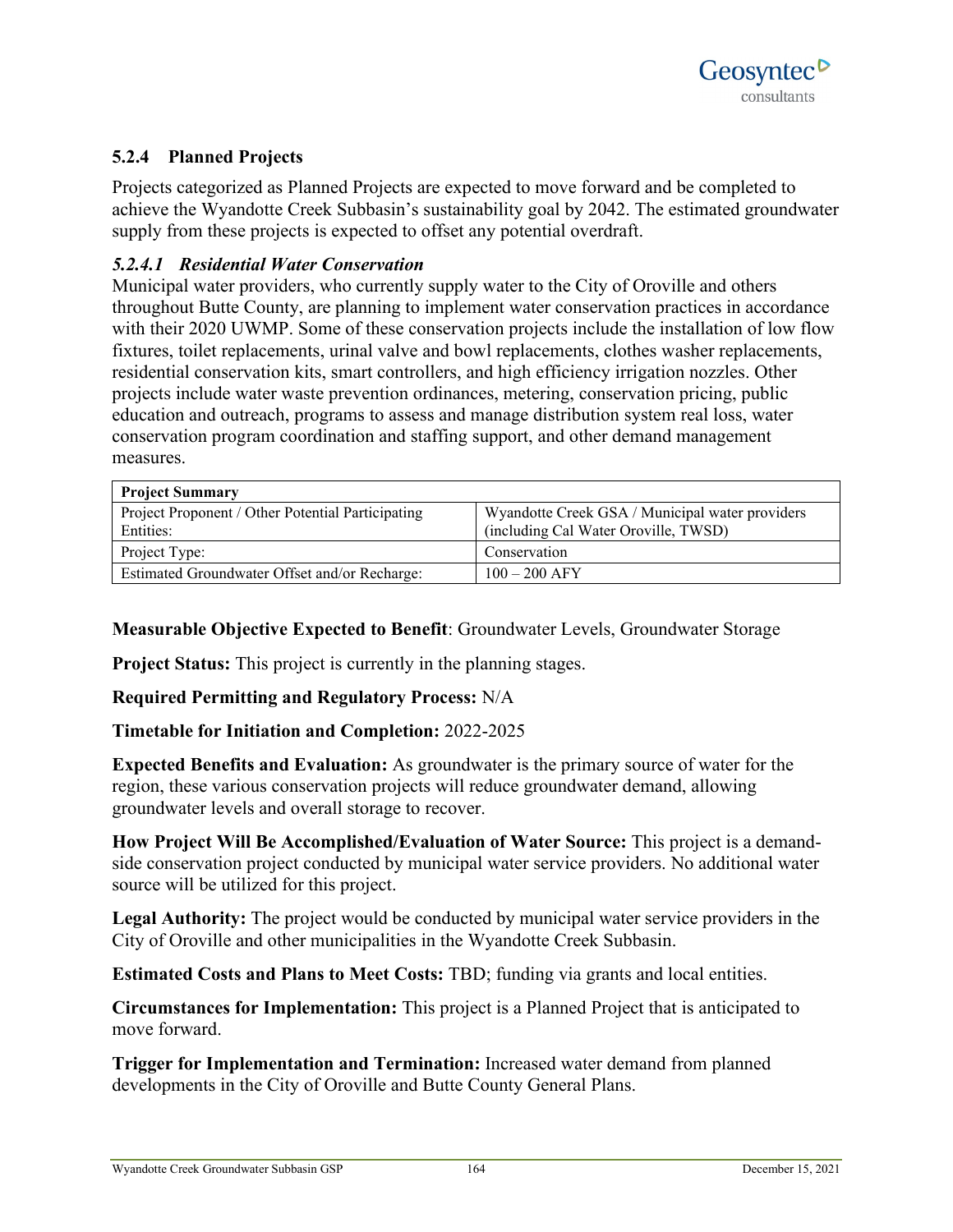

**Process for Determining Conditions Requiring the Project to have Occurred:** Not applicable; this is a Planned Project that is anticipated to move forward.

# *5.2.4.2 Agricultural Irrigation Efficiency*

A survey is currently being conducted in North and South Vina by the Vina GSA, Agricultural Groundwater Users of Butte County, and Butte County Farm Bureau in order to evaluate current irrigation methods and practices, identify opportunities and methods to improve irrigation efficiency, determine potential issues preventing the adoption of efficiency practices, and provide recommendations for increasing participation in these practices. The results of this survey are expected to be available in September 2022, with implementation of the project expected to be initiated between 2024 and 2030. Recommendations from the survey will be made available to the local agricultural community, and implementation of the practices will be voluntary. The Wyandotte Creek GSA along with participating partners will pursue grant funds to help implement these practices. It is estimated that the adoption of more efficient practices could reduce groundwater demand by up to 2%, which translates to a reduction in groundwater demand of up to 4,000 AFY.

| <b>Project Summary</b>                                         |                                                                                                               |
|----------------------------------------------------------------|---------------------------------------------------------------------------------------------------------------|
| Project Proponent / Other Potential Participating<br>Entities: | Wyandotte Creek GSA, Vina GSA, Agricultural<br>Groundwater Users of Butte County, Butte County<br>Farm Bureau |
| Project Type:                                                  | Conservation                                                                                                  |
| Estimated Groundwater Offset and/or Recharge:                  | $4.000$ AFY                                                                                                   |

**Measurable Objective Expected to Benefit:** This project will address declining water levels and the declining volume of groundwater stored in the aquifer. The main objective of the project is to reduce groundwater demand by modifying irrigation practices.

**Project Status:** This project is in the planning stages.

**Required Permitting and Regulatory Process:** None

**Timetable for Initiation and Completion:** Project will be initiated in 2024

**Expected Benefits and Evaluation:** A survey that consolidates data on the adoption of irrigation methods and practices by agricultural groundwater users will identify where more efficient practices can be implemented. This can help focus efforts and finances on areas where a reduction in overall groundwater demand is needed and feasible.

**How Project Will Be Accomplished/Evaluation of Water Source:** This project is a demandside conservation project. No additional water source will be utilized for this project.

**Legal Authority:** The project would be under the authority of Vina GSA and potential future participating partners.

**Estimated Costs and Plans to Meet Costs:** To be determined, funding via Proposition 1, Proposition 68, USDA, Drought Resiliency Grants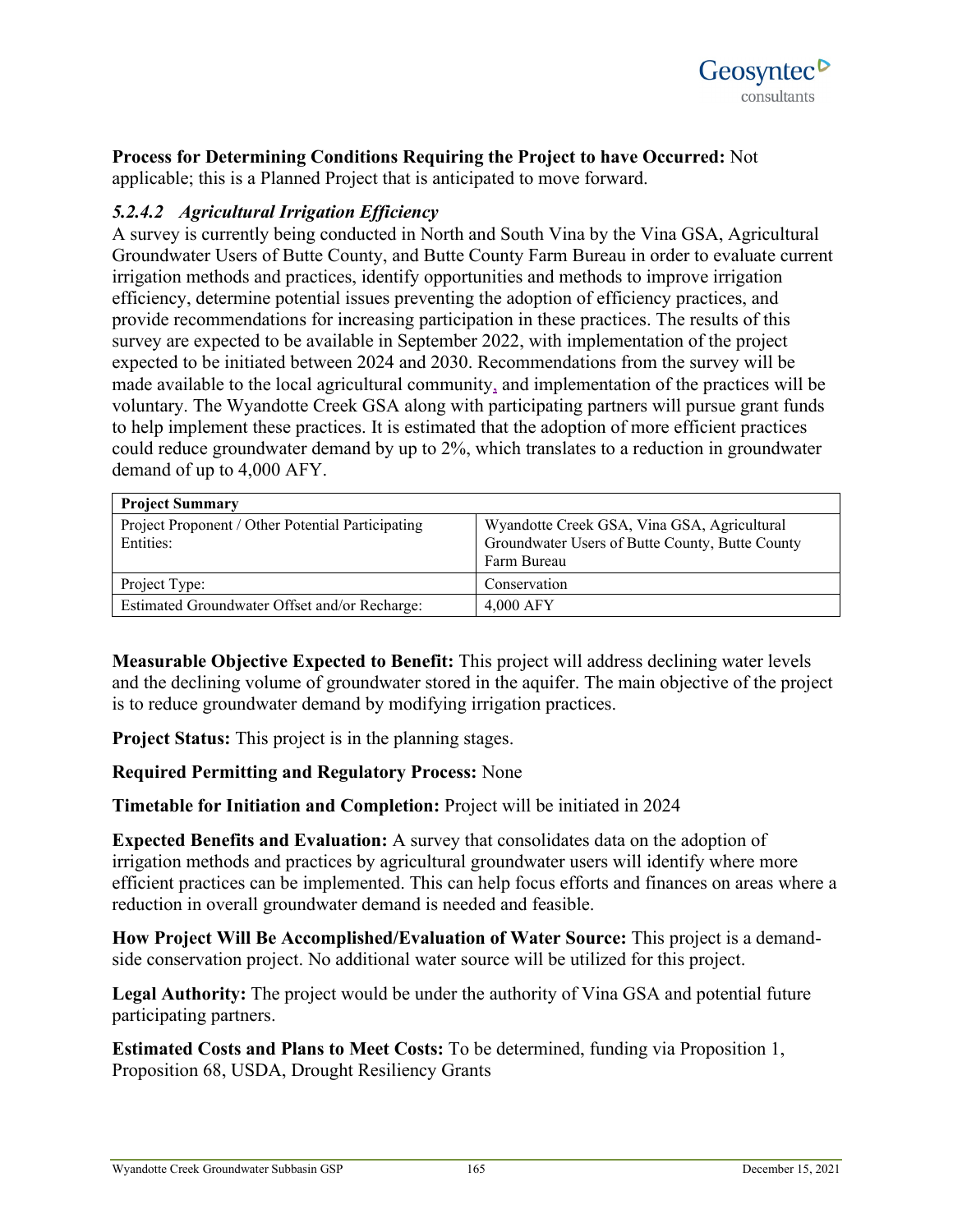**Circumstances for Implementation:** This project is a Planned Project that is anticipated to move forward.

**Trigger for Implementation and Termination:** The project will be initiated after the recommendations from the initial survey results are available.

**Process for Determining Conditions Requiring the Project to Occur:** As mentioned above, the survey is already underway and once analysis is complete, recommendations based off the results will be made available for voluntary implementation.

# *5.2.4.3 Flood MAR*

DWR originally developed the Flood MAR initiative to promote groundwater recharge programs. Under this project, the Wyandotte Creek GSA would adopt a similar approach to identify opportunities for recharge specific to the Wyandotte Creek Subbasin. Some projects already identified include the Wyandotte Creek, Wyman Ravine, Wilson Creek, North Honcut Creek, Feather River, and Ruddy Creek and will utilize water from the seasonal high flows from these creeks and streams for fields, recharge ponds, and recharge basins.

| <b>Project Summary</b>                                         |                                   |
|----------------------------------------------------------------|-----------------------------------|
| Project Proponent / Other Potential Participating<br>Entities: | Wyandotte Creek GSA               |
| Project Type:                                                  | Direct Recharge, In-Lieu Recharge |
| Estimated Groundwater Offset and/or Recharge:                  | TBD                               |

# **Measurable Objective Expected to Benefit**: Groundwater Levels

**Project Status:** This project is currently in the planning stages.

**Required Permitting and Regulatory Process:** California SWRCB Water Right Permit, CEQA

# **Timetable for Initiation and Completion:** 2022-2032

**Expected Benefits and Evaluation:** By identifying specific locations and resources for recharge projects through the Flood MAR initiative, the Wyandotte Creek GSA can focus its efforts and direct water from those locations to recharge areas and increase groundwater levels in the region.

**How Project Will Be Accomplished/Evaluation of Water Source:** The Wyandotte Creek GSA will identify specific water sources for the recharge projects. Some sources already identified include Wyandotte Creek, Wyman Ravine, Wilson Creek, North Honcut Creek, Feather River, and Ruddy Creek.

**Legal Authority:** The project is being conducted by the Wyandotte Creek GSA. Additional evaluation of water rights may be necessary as projects move forward.

**Estimated Costs and Plans to Meet Costs:** TBD; funding via Proposition 1 and Proposition 68.

**Circumstances for Implementation:** This project is a Planned Project that is anticipated to move forward.

**Trigger for Implementation and Termination:** Availability of water sources.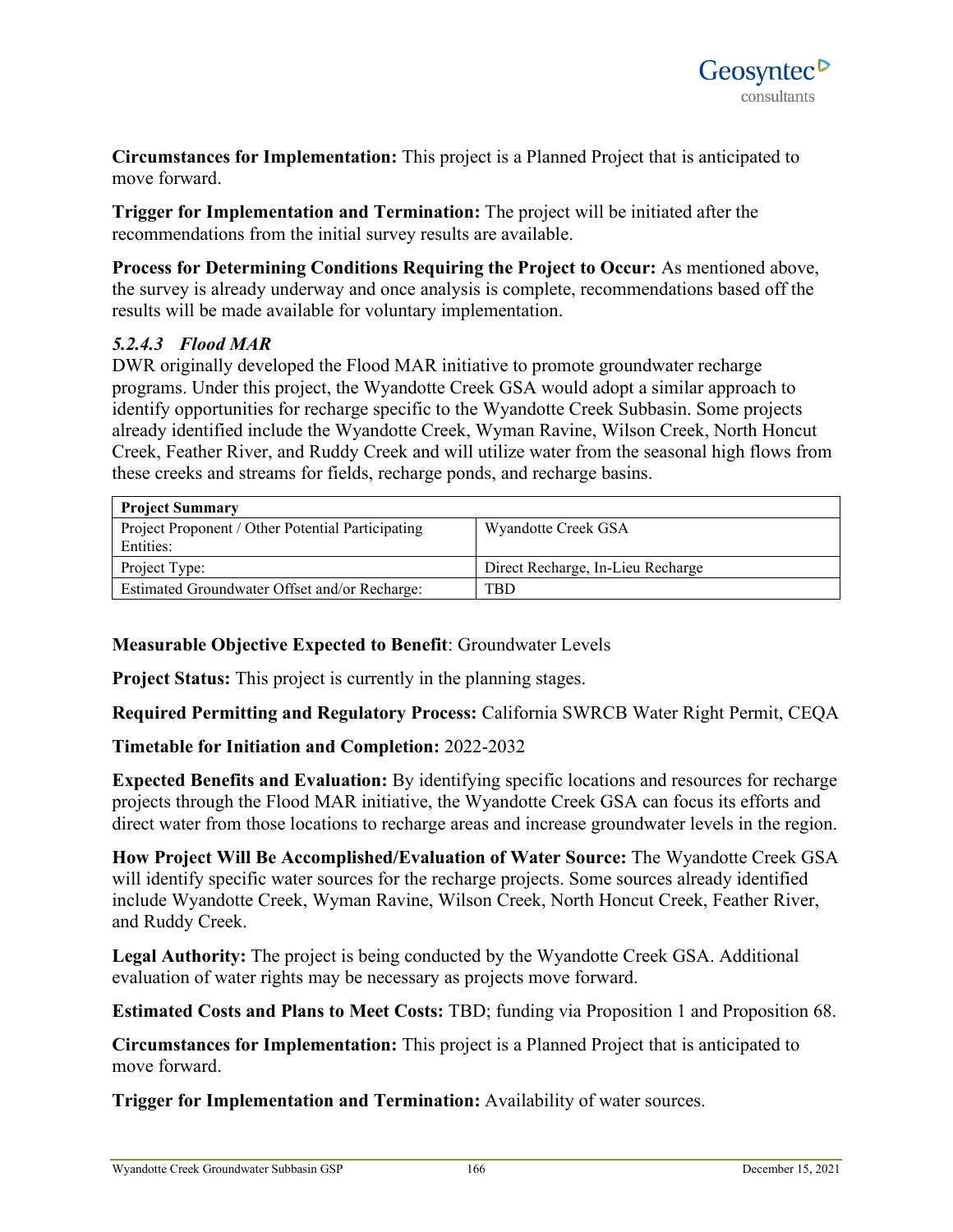

**Process for Determining Conditions Requiring the Project to have Occurred:** This is a Planned Project that is anticipated to move forward.

### *5.2.4.4 Oroville Wildlife Area Robinson's Riffle Project*

The Robinson's Riffle Project is a major restoration project for the Oroville Wildlife Area, a 12,000-acre area located in Butte County and managed by DWR and the CDFW. Under this project, the Feather River would undergo major grading improvements that would lower the floodplain surface to a more naturalized condition by excavating tailing piles, reconnect the overbank areas to the main channel, and create new side-channel and floodplain habitat. This work would increase the overall area of riverine habitat, thereby improving the flow and quality of the water, removing invasive species along the banks, and increasing the surface available for recharge into the aquifer during flood events. Additionally, increasing the overall streamflow in the river will benefit several local species. Necessary permits will be obtained by the SBFCA, in partnership with DWR and CDFW. SBFCA is in the process of conducting a series of workshops, during which they will share details of the project with potential stakeholders and resource agencies and obtain the necessary funding to move forward.

| <b>Project Summary</b>                            |                                                  |
|---------------------------------------------------|--------------------------------------------------|
| Project Proponent / Other Potential Participating | Wyandotte Creek GSA / SBFCA, Golden State Salmon |
| Entities:                                         | Association                                      |
| Project Type:                                     | In-Lieu Recharge                                 |
| Estimated Groundwater Offset and/or Recharge:     | TBD                                              |

**Measurable Objective Expected to Benefit**: Groundwater Levels, Groundwater Storage, Water Quality, Land Subsidence

**Project Status:** This project is currently seeking stakeholders who will fund the work. Workshops are being held by SBFCA to present project details.

**Required Permitting and Regulatory Process:** CEQA/NEPA, USACE 408, USACE 404, CDFW Incidental Take Permit, CDFW 1600 Lake and Streambed Alteration, State Lands Commission Lease, CVRWQCB 401, Central Valley Flood Protection Board Encroachment Permit, DWR Encroachment Permit.

**Timetable for Initiation and Completion:** Once funding is obtained for the project, planning, design, and permitting will take approximately 18 months.

**Expected Benefits and Evaluation:** Expanding the overall area of riverine habitat near the Feather River will increase the surface available for water during flood events to recharge groundwater in the Wyandotte Creek Subbasin.

**How Project Will Be Accomplished/Evaluation of Water Source:** This project will improve streamflow in the Feather River, thereby increasing the area available for water during flood events to recharge groundwater levels and storage in the aquifer.

**Legal Authority:** The project is being conducted by the SBFCA.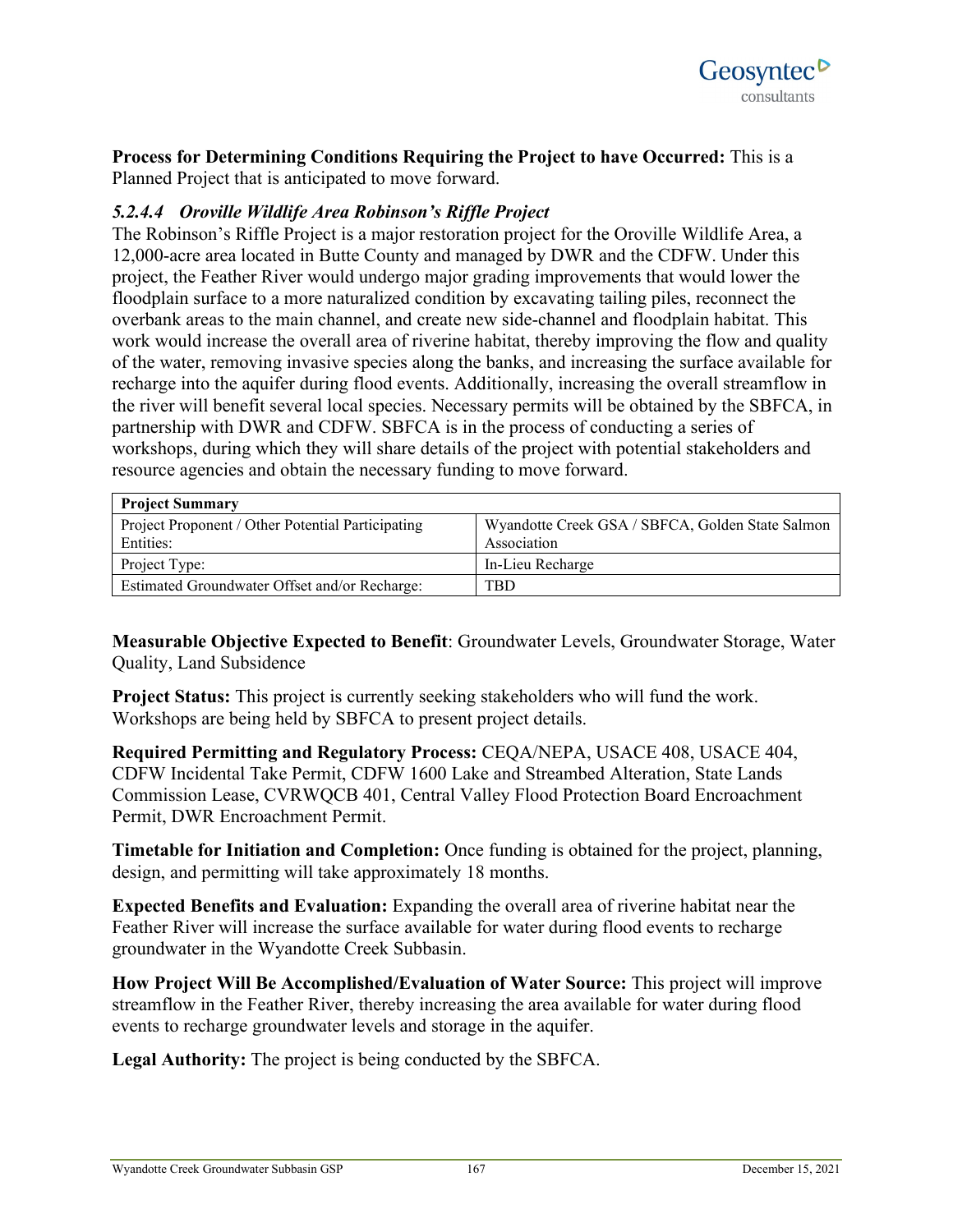

**Estimated Costs and Plans to Meet Costs:** \$1.7 million; funding via Proposition 1, Proposition 68, grants, DWR programs.

**Circumstances for Implementation:** This project is a Planned Project that is anticipated to move forward.

**Trigger for Implementation and Termination:** Project implementation is dependent on funding and permitting issues.

**Process for Determining Conditions Requiring the Project to have Occurred:** This is a Planned Project that is anticipated to move forward.

#### *5.2.4.5 Streamflow Augmentation*

Under this project, flood waters from water right holders in the region would be diverted to certain creeks or streams in the Wyandotte Creek Subbasin. This flood waters would be used for direct and in-lieu recharge to restore groundwater levels in the basin, as well as increase stream flows. The Wyandotte Creek GSA would head the project and initially conduct an investigation and feasibility study.

| <b>Project Summary</b>                            |                                                 |
|---------------------------------------------------|-------------------------------------------------|
| Project Proponent / Other Potential Participating | Wyandotte Creek GSA / PG&E, surface water right |
| Entities:                                         | holders                                         |
| Project Type:                                     | Direct Recharge, In-Lieu Recharge               |
| Estimated Groundwater Offset and/or Recharge:     | $1,000-5,000$ acre-feet/year                    |

**Measurable Objective Expected to Benefit**: Groundwater Levels, Surface Water Depletion

**Project Status:** This project is currently in the planning stage.

**Required Permitting and Regulatory Process:** SWRCB Water Right Permit, CEQA

**Timetable for Initiation and Completion:** 2022-2025

**Expected Benefits and Evaluation:** Diverting flood waters will increase surface water flows and groundwater levels in the basin.

**How Project Will Be Accomplished/Evaluation of Water Source:** Wyandotte Creek GSA will evaluate which surface water sources will be available in a particular year to divert to creeks, streams, and recharge ponds.

**Legal Authority:** The project is being conducted by the Wyandotte Creek GSA.

**Estimated Costs and Plans to Meet Costs:** \$50-\$100 per acre-foot; funding via Proposition 1 (funds provided by the Stream Flow Enhancement Program through the California Wildlife Conservation Board), Proposition 68, Wyandotte Creek GSA fees, Resource Renewal Institute.

**Circumstances for Implementation:** This project is a Planned Project that is anticipated to move forward.

**Trigger for Implementation and Termination:** None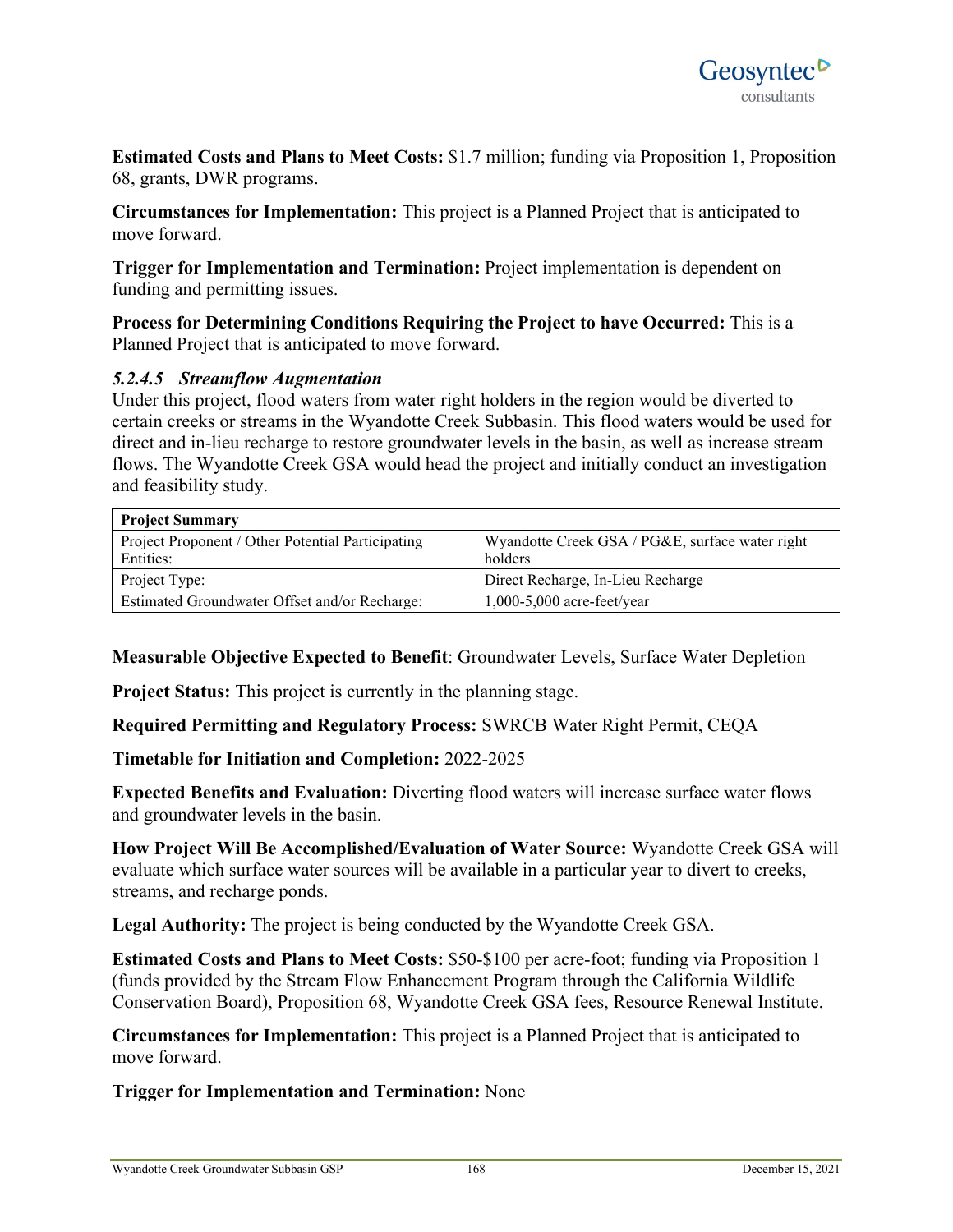**Process for Determining Conditions Requiring the Project to have Occurred:** This is a Planned Project that is anticipated to move forward.

# *5.2.4.6 TWSD Water Treatment Plant Capacity Upgrade*

The TWSD is planning to increase the capacity of the water treatment plant serving the city of Oroville and surrounding area. By treating a greater volume of water for the area, the amount of groundwater pumped for drinking water can decrease.

| <b>Project Summary</b>                            |                                                  |
|---------------------------------------------------|--------------------------------------------------|
| Project Proponent / Other Potential Participating | Wyandotte Creek GSA / TWSD, Division of Drinking |
| Entities:                                         | Water, DWR                                       |
| Project Type:                                     | Conservation                                     |
| Estimated Groundwater Offset and/or Recharge:     | 500+ acre-feet/year                              |

**Measurable Objective Expected to Benefit**: Groundwater Levels, Groundwater Storage, Water Quality, Land Subsidence

**Project Status:** This project is currently in the planning stage.

**Required Permitting and Regulatory Process:** Division of Drinking Water, DWR.

**Timetable for Initiation and Completion:** 6-12 months

**Expected Benefits and Evaluation:** Since groundwater is a significant contributor to drinking water in the city of Oroville and the Wyandotte Creek Subbasin, increasing the capacity of the treatment plant will reduce the impact of groundwater pumping.

**How Project Will Be Accomplished/Evaluation of Water Source:** This project is a demandside conservation project by TWSD. No additional water source will be utilized for this project.

**Legal Authority:** The project is being conducted by the TWSD and Wyandotte Creek GSA.

**Estimated Costs and Plans to Meet Costs:** \$1.5-\$3 million; funding sources TBD.

**Circumstances for Implementation:** This project is a Planned Project that is anticipated to move forward.

**Trigger for Implementation and Termination:** Increased groundwater pumping for drinking water.

**Process for Determining Conditions Requiring the Project to have Occurred:** This is a Planned Project that is anticipated to move forward.

#### *5.2.4.7 Water Loss Monitoring*

The water providers across the Wyandotte Creek subbasin recognize that water loss across their systems due to unpermitted use. SFWPA, which provides service to cities such as Oroville and Palermo, has recognized that fire hydrants, which are primarily used for fire suppression, are being used for other unmonitored purposes. The extended use of fire hydrants is negatively affecting the amount of available surface water in the service area. The hydrants do not have meters on them, making it difficult to monitor usage when used by those without portable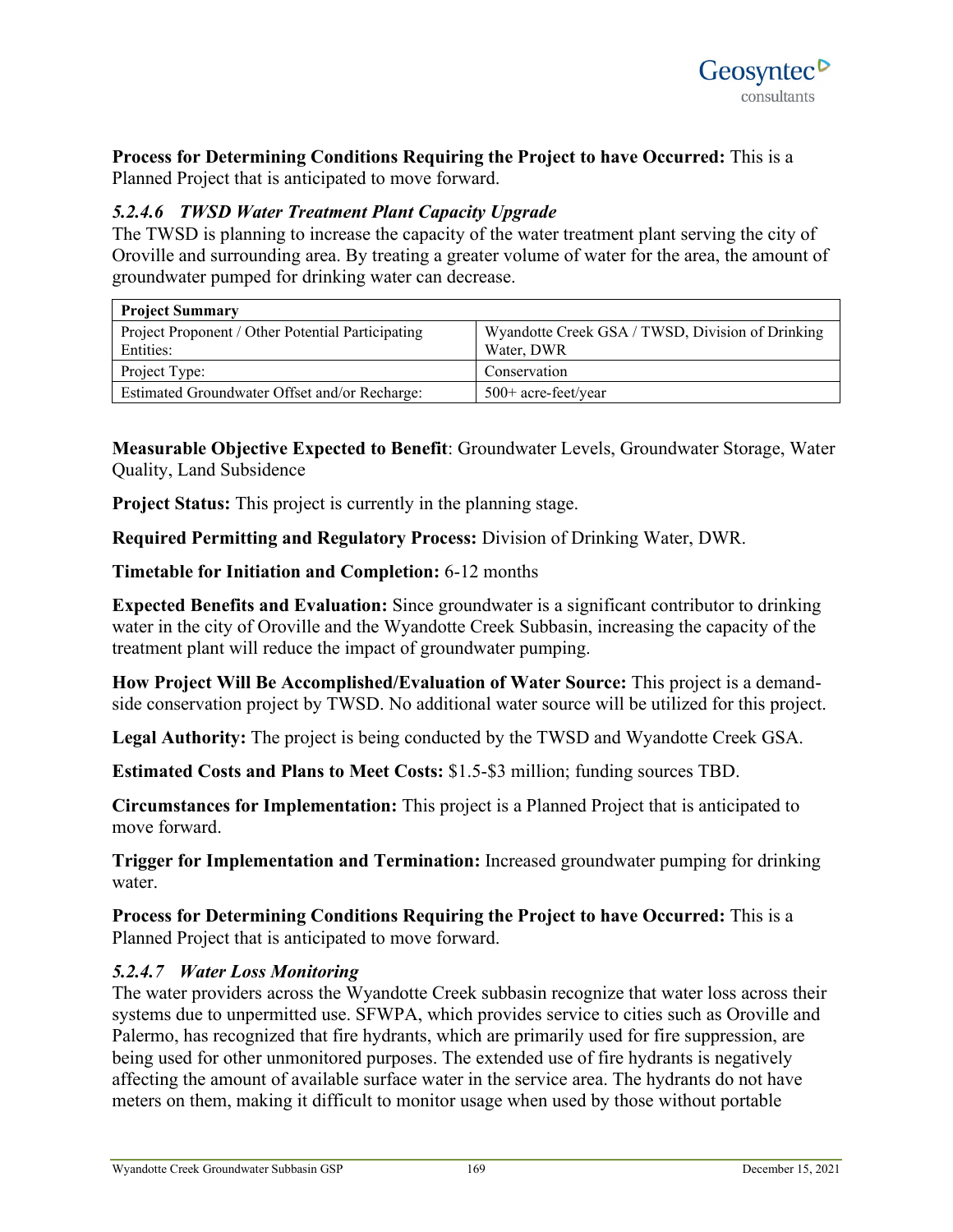meters. Under this project, water providers would evaluate and implement procedures to track usage and water loss more accurately from their systems. This evaluation could include implementation of new practices to reduce unregulated use or even installation of meters on hydrants.

| <b>Project Summary</b>                            |                                          |
|---------------------------------------------------|------------------------------------------|
| Project Proponent / Other Potential Participating | Wyandotte Creek GSA/ SFWPA, Butte County |
| Entities:                                         |                                          |
| Project Type:                                     | Conservation                             |
| Estimated Groundwater Offset and/or Recharge:     | <b>Unknown</b>                           |

# **Measurable Objective Expected to Benefit**: Surface Water Depletion

**Project Status:** This project is currently in the planning stage.

### **Required Permitting and Regulatory Process:** N/A

**Timetable for Initiation and Completion:** To be completed by 2025.

**Expected Benefits and Evaluation:** An improved monitoring system for unregulated water usage from fire hydrants will give a better indication as to the effect on surface water in the Wyandotte Creek Subbasin. This can prove useful for the Wyandotte Creek GSA when it comes to further water management decisions and strategies.

**How Project Will Be Accomplished/Evaluation of Water Source:** This project is a demandside conservation project to be implemented by the water providers. No additional water source will be utilized for this project.

**Legal Authority:** The project will be conducted by water providers and Wyandotte Creek GSA. The water systems to be evaluated are owned by the water providers.

**Estimated Costs and Plans to Meet Costs:** \$800,000; funding via state and federal water use efficiency grants.

**Circumstances for Implementation:** This project is a Planned Project that is anticipated to move forward. As scenarios change, the Potential Projects can come online to bring additional resources for adaptive management. Implementation of Potential Projects will be based on longterm management or changing needs of the GSA or Wyandotte Creek Subbasin.

**Trigger for Implementation and Termination:** The water providers have recognized that this unregulated water loss has been occurring for some time and are committed to proceeding with the evaluation once funding is secured.

**Process for Determining Conditions Requiring the Project to have Occurred:** This is a Planned Project that is anticipated to move forward.

# *5.2.4.8 Palermo Clean Water Consolidation Project*

The water quality in the l unincorporated community of Palermo is currently a public health concern for its nearly 2,000 residents. Most of the population obtain their potable water from individual water wells and use septic systems for wastewater treatment and disposal. The area's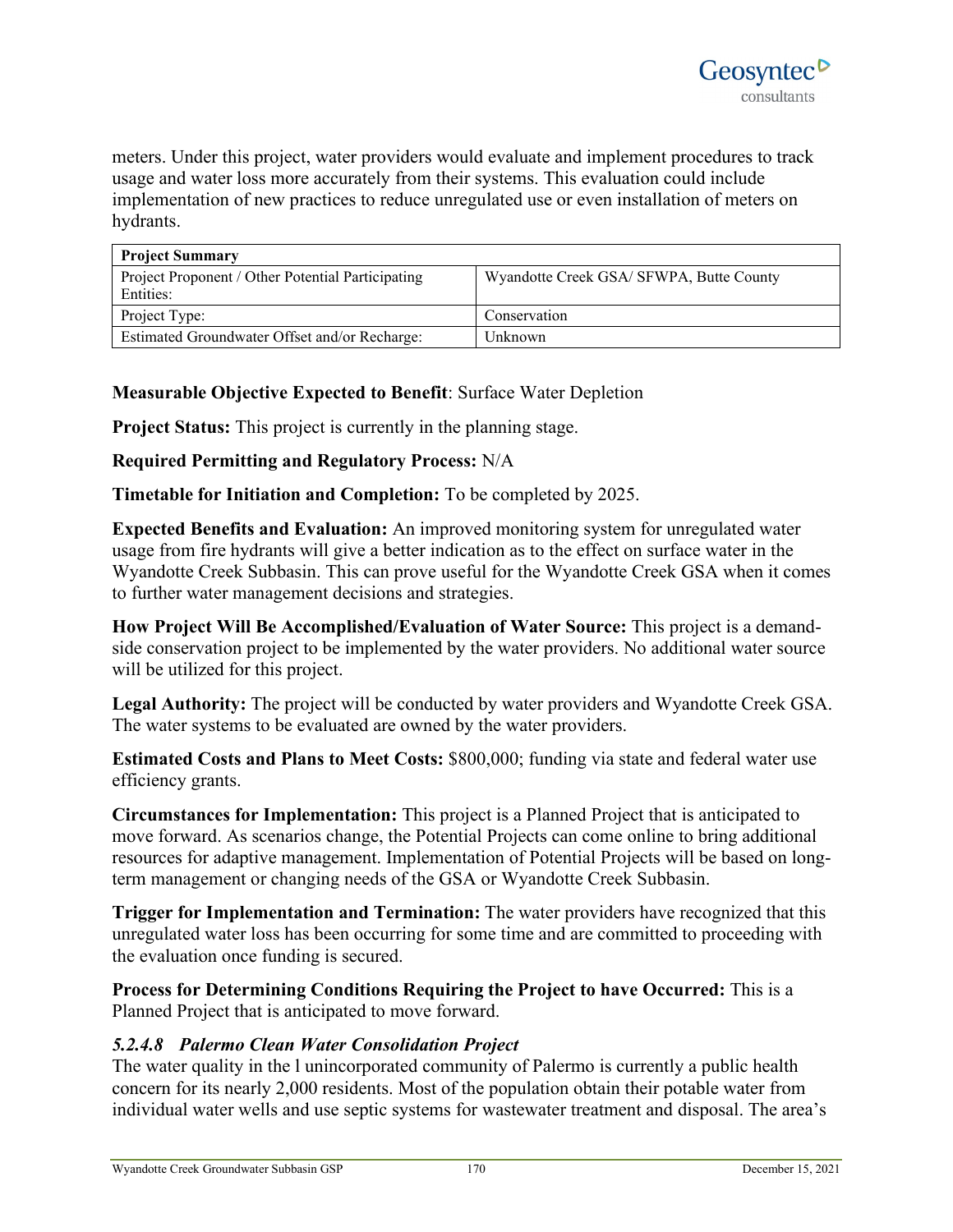predominant soil type prevents surface water from properly percolating and draining, causing frequent flooding and the surfacing of untreated wastewater effluent. This, in turn, leads to septic system failures, plumbing back-ups into homes, and possible cross-contamination of pathogens in untreated wastewater with drinking water sources in the aquifer. Under this project, the SFWPA would expand its service areas and water delivery capabilities to provide treated drinking water to Palermo residents.

| <b>Project Summary</b>                                         |                                                                                                                             |
|----------------------------------------------------------------|-----------------------------------------------------------------------------------------------------------------------------|
| Project Proponent / Other Potential Participating<br>Entities: | Wyandotte Creek GSA, Butte County Department<br>Water and Resource Conservation, SFWPA, Palermo<br><b>Community Council</b> |
| Project Type:                                                  | In-Lieu Recharge                                                                                                            |
| Estimated Groundwater Offset and/or Recharge:                  | TBD                                                                                                                         |

# **Measurable Objective Expected to Benefit**: Groundwater Levels, Groundwater Storage

**Project Status:** This project is in the planning stages with 100% project design expected by mid-2022. Funding is being sought from multiple grant sources to fully fund the project.

**Required Permitting and Regulatory Process:** LAFCO and Butte County.

**Timetable for Initiation and Completion:** Project design and evaluation of funding sources underway, implementation could begin in 2022.

**Expected Benefits and Evaluation:** Expanding the SFWPA service areas in Palermo would provide more residents with clean and safe drinking water using a surface water source and will reduce dependence on groundwater pumping wells that may be contaminated. This would also allow groundwater levels in the region to recover. This project will improve the resilience of drinking water supplies to households in Palermo.

**How Project Will Be Accomplished/Evaluation of Water Source:** This project is a supply side in-lieu recharge project conducted by the BCDWRC in partnership with SFWPA. Water will be supplied by surface water from SFWPA.

**Legal Authority:** The project would be under the authority of BCDWRC, SFWPA, and Wyandotte Creek GSA.

**Estimated Costs and Plans to Meet Costs:** \$12.4 million met through multiple grant sources

**Circumstances for Implementation:** This project is a Planned Project that is anticipated to move forward.

**Trigger for Implementation and Termination:** Dependence on individual groundwater pumping wells for drinking water and frequent issues such as flooding, plumbing problems, and possible cross contamination.

#### **Process for Determining Conditions Requiring the Project to have Occurred:**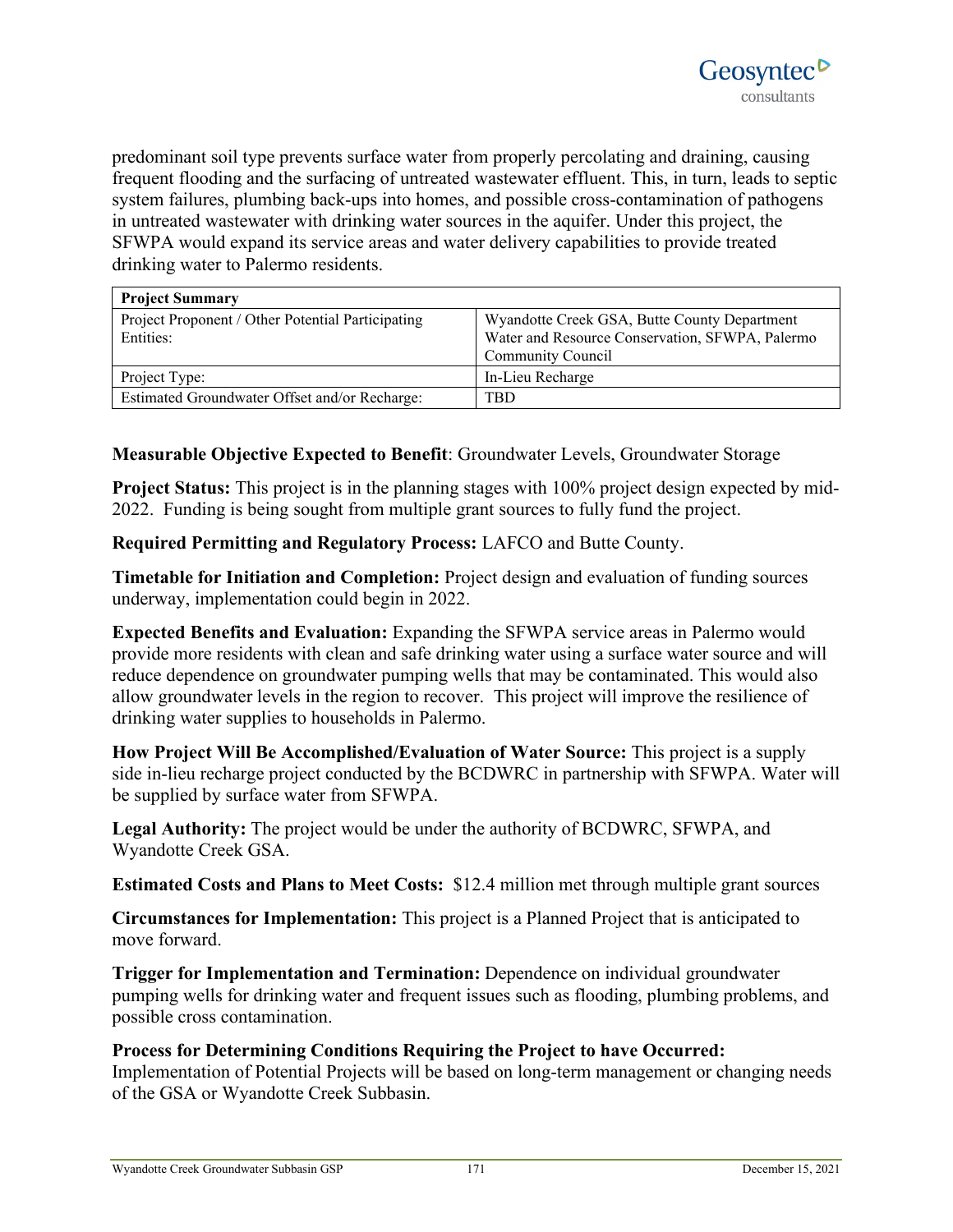# **5.2.5 Potential Projects**

Projects categorized as Potential Projects are currently in the planning stages and may move forward if funding becomes available. Potential Projects represent a "menu of options" for the Wyandotte Creek Subbasin to achieve long-term sustainability and offset the remaining imbalance above and beyond implementation of the Planned Projects. The Potential Projects are presented in Table 5-2.

### *5.2.5.1 Intra-Basin Water Transfer*

Under this project, surface water would be supplied to agricultural groundwater users in the Wyandotte Creek Subbasin outside of the subbasin to offset groundwater pumping by with available surface water

| <b>Project Summary</b>                            |                                           |
|---------------------------------------------------|-------------------------------------------|
| Project Proponent / Other Potential Participating | Wyandotte Creek GSA / TWSD, Butte County, |
| Entities:                                         | agricultural users                        |
| Project Type:                                     | In-Lieu Recharge                          |
| Estimated Groundwater Offset and/or Recharge:     | $3,000 - 5,000$ AFY                       |

**Measurable Objective Expected to Benefit**: Groundwater Levels, Groundwater Storage, Water Quality, Land Subsidence

**Project Status:** This project is a potential project and the feasibility is still being evaluated.

**Required Permitting and Regulatory Process:** DWR, Butte County

**Timetable for Initiation and Completion:** 2025-2030

**Expected Benefits and Evaluation:** Intrabasin water transfers increase the surface water supply in the basin, offsetting groundwater pumping by agricultural or urban users and allowing groundwater levels and volume to recover.

**How Project Will Be Accomplished/Evaluation of Water Source:** This project is an in-lieu recharge project. The water would be supplied by surface water from entities such as TWSD, Butte County, or SFWPA.

**Legal Authority:** The project would be under the authority of TWSD.

#### **Estimated Costs and Plans to Meet Costs:** TBD

**Circumstances for Implementation:** This project is a Potential Project, meaning it is currently in the planning stages. Potential Projects represent a "menu of options" for the Wyandotte Creek Subbasin to achieve long-term sustainability and offset the remaining imbalance above and beyond implementation of the Planned Projects. As scenarios change, the Potential Projects can come online to bring additional resources for adaptive management.

**Trigger for Implementation and Termination:** Availability of water sources and negotiations with water suppliers.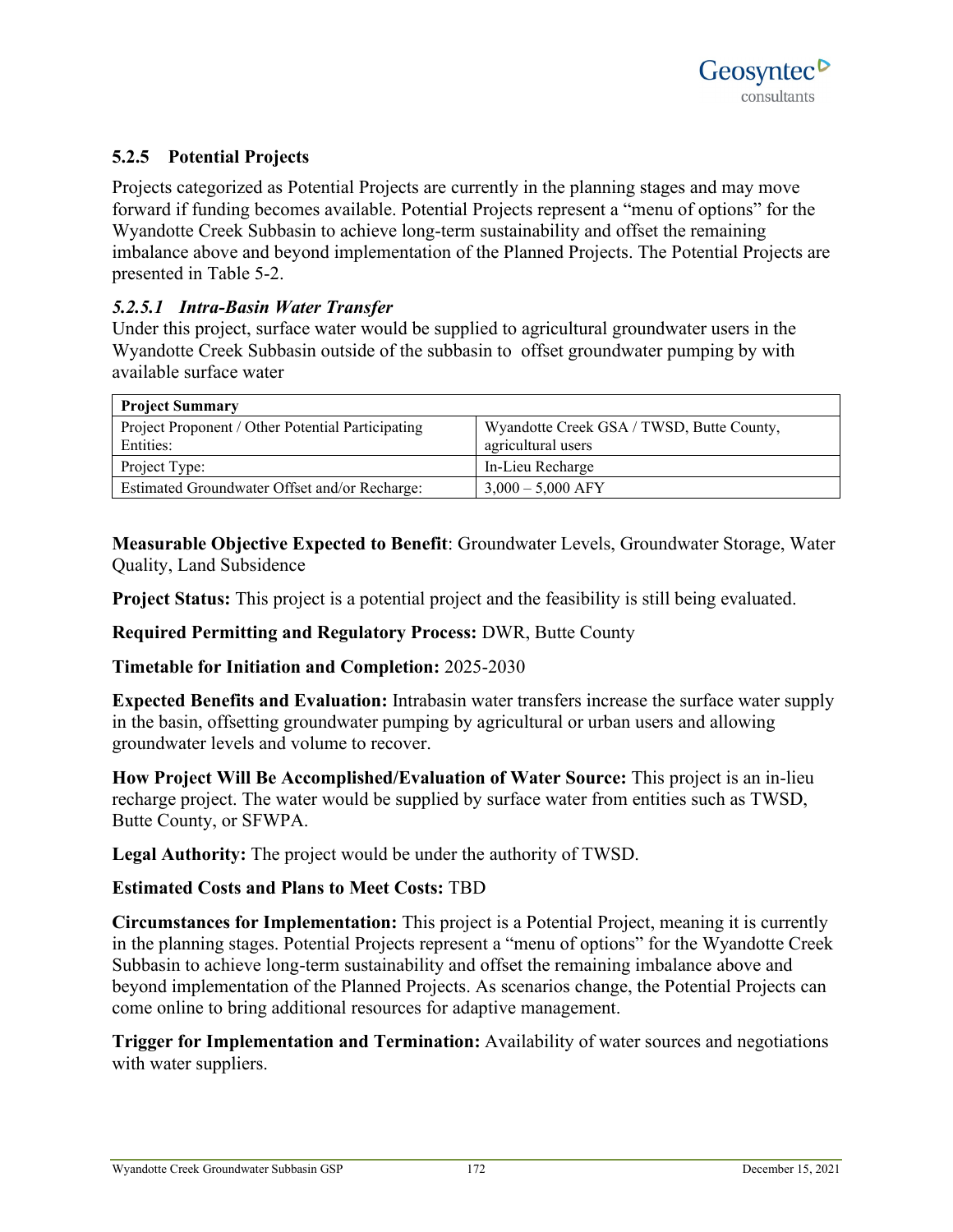

### **Process for Determining Conditions Requiring the Project to have Occurred:**

Implementation of Potential Projects will be based on long-term management or changing needs of the GSA or Wyandotte Creek Subbasin.

#### *5.2.5.2 Agricultural Surface Water Supplies*

In the 2018 "Evaluation of Restoration and Recharge Within Butte County Basins," Butte County identified surface water sources that could be diverted to fields, recharge basins, and/or recharge ponds in both the Vina and Wyandotte Creek Subbasins. For Wyandotte Creek, the main source of surface water would come from Lake Oroville, while other sources are owned by water right holders in the Wyandotte Creek Subbasin and upper watershed. Under this project, surface water would be used in place of groundwater in agricultural settings to allow groundwater levels in the Wyandotte Creek Subbasin to recover. Agricultural users may need a dual irrigation system that allows them to use surface water and switch to groundwater when surface water is not available.

| <b>Project Summary</b>                            |                                                |
|---------------------------------------------------|------------------------------------------------|
| Project Proponent / Other Potential Participating | Wyandotte Creek GSA / Agricultural Groundwater |
| Entities:                                         | Users of Butte County, Farm Bureau             |
| Project Type:                                     | Intra-Basin Water Transfer, In-Lieu Recharge   |
| Estimated Groundwater Offset and/or Recharge:     | $2,000 - 3,000$ AFY                            |

**Measurable Objective Expected to Benefit**: Groundwater Levels, Groundwater Storage

**Project Status:** This project is a potential project and the feasibility is still being evaluated.

**Required Permitting and Regulatory Process:** SWRCB Water Right Permit, CEQA, other TBD.

#### **Timetable for Initiation and Completion:** 2025-2032

**Expected Benefits and Evaluation:** By using available surface water in place of groundwater for agricultural purposes, groundwater levels in the region will be allowed to recover.

**How Project Will Be Accomplished/Evaluation of Water Source:** This project will transfer and utilize available surface water in the region owned by water rights holders. Most of the surface water will come from the Feather River watershed.

**Legal Authority:** The project would be under the authority of Wyandotte Creek GSA.

**Estimated Costs and Plans to Meet Costs:** TBD; likely funding via Proposition 1 and Proposition 68.

**Circumstances for Implementation:** This project is a Potential Project, meaning it is currently in the planning stages. Potential Projects represent a "menu of options" for the Wyandotte Creek Subbasin to achieve long-term sustainability and offset the remaining imbalance above and beyond implementation of the Planned Projects. As scenarios change, the Potential Projects can come online to bring additional resources for adaptive management.

**Trigger for Implementation and Termination:** Based on discussions with landowners.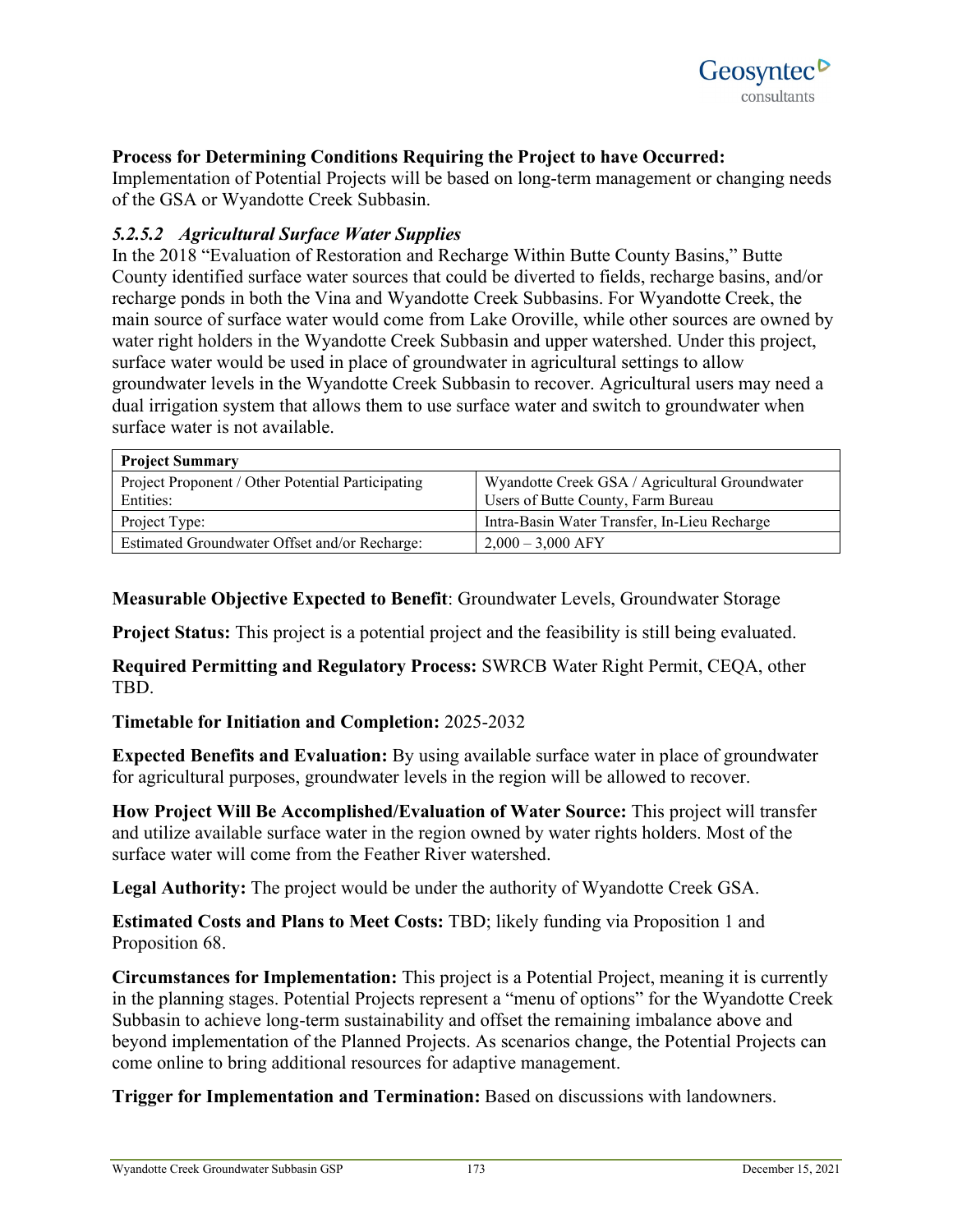### **Process for Determining Conditions Requiring the Project to have Occurred:**

Implementation of Potential Projects will be based on long-term management or changing needs of the GSA or Wyandotte Creek Subbasin.

#### *5.2.5.3 Well Upgrades*

Under this project, TWSD would install variable frequency drives and telemetry on its groundwater wells to better utilize groundwater and to document groundwater pumping.

| <b>Project Summary</b>                            |                                              |
|---------------------------------------------------|----------------------------------------------|
| Project Proponent / Other Potential Participating | Wyandotte Creek GSA, TWSD, Butte County, DWR |
| Entities:                                         |                                              |
| Project Type:                                     | Conservation                                 |
| Estimated Groundwater Offset and/or Recharge:     | TBD                                          |

**Measurable Objective Expected to Benefit**: Groundwater Levels, Groundwater Storage, Water Quality, Land Subsidence

**Project Status:** This project is a potential project and the feasibility is still being evaluated.

### **Required Permitting and Regulatory Process:** TBD

#### **Timetable for Initiation and Completion:** 2025-2030

**Expected Benefits and Evaluation:** By automating more of its groundwater wells, TWSD will be able to better monitor the amount of groundwater pumped, increasing the efficiency of pumping and allowing groundwater to stabilize in the Wyandotte Creek Subbasin.

**How Project Will Be Accomplished/Evaluation of Water Source:** This project is a demandside conservation project conducted by TWSD. No additional water source will be utilized for this project.

**Legal Authority:** The project would be under the authority of TWSD and Wyandotte Creek GSA.

**Estimated Costs and Plans to Meet Costs:** TBD; funding via Wyandotte Creek GSA, DWR, Butte County.

**Circumstances for Implementation:** This project is a Potential Project, meaning it is currently in the planning stages. Potential Projects represent a "menu of options" for the Wyandotte Creek Subbasin to achieve long-term sustainability and offset the remaining imbalance above and beyond implementation of the Planned Projects. As scenarios change, the Potential Projects can come online to bring additional resources for adaptive management.

**Trigger for Implementation and Termination:** Availability of funds.

#### **Process for Determining Conditions Requiring the Project to have Occurred:**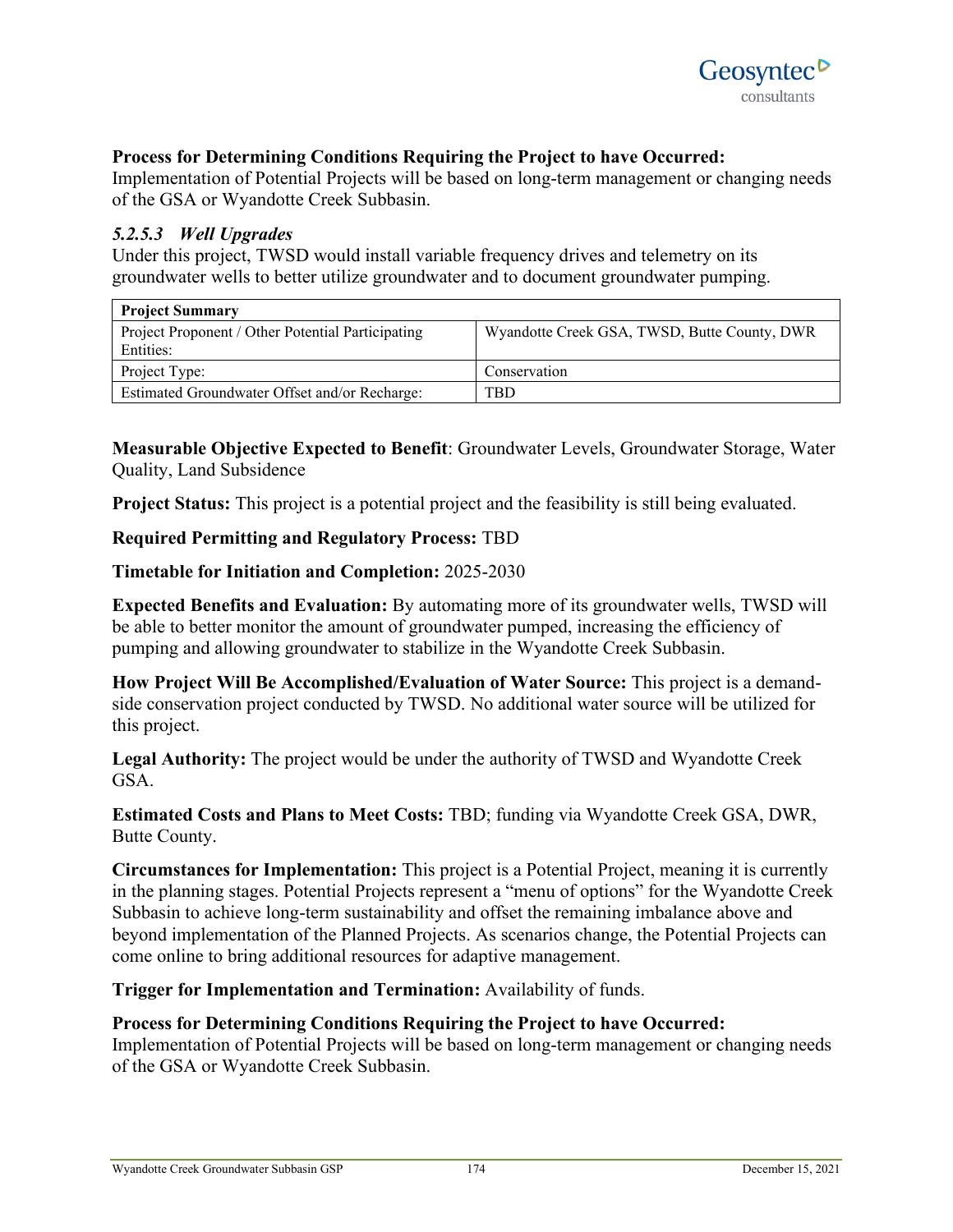# *5.2.5.4 Fuel Management for Watershed Health*

Numerous fuel management projects would be implemented to protect various water sources in the Wyandotte Creek Subbasin and in the upper watershed of the Wyandotte Creek Subbasin and to better maintain overall watershed health. The implementation of fuel management projects in the Wyandotte Creek Subbasin will help with the protection of water bodies, maintaining quality and ensuring that those bodies can continue to be water sources for communities and agriculture.

| <b>Project Summary</b>                                         |                                                                                                                     |
|----------------------------------------------------------------|---------------------------------------------------------------------------------------------------------------------|
| Project Proponent / Other Potential Participating<br>Entities: | Wyandotte Creek GSA, Butte County Fire Safe<br>Council, Butte County Resource Conservation District,<br><b>NRCS</b> |
| Project Type:                                                  | Conservation                                                                                                        |
| Estimated Groundwater Offset and/or Recharge:                  | TBD                                                                                                                 |

**Measurable Objective Expected to Benefit**: Groundwater Levels, Groundwater Storage, Water Quality, Surface Water Depletion

**Project Status:** This project is a potential project and the feasibility is still being evaluated.

### **Required Permitting and Regulatory Process:** CEQA

### **Timetable for Initiation and Completion:** 2022-2042

**Expected Benefits and Evaluation:** Fuels have the potential to contaminate water sources, affecting water quality and their use for communities and agriculture. Fuel management will help to maintain water quality.

**How Project Will Be Accomplished/Evaluation of Water Source:** This project is a demandside conservation project conducted by Wyandotte Creek GSA. No additional water source will be utilized for this project.

**Legal Authority:** The project would be under the authority of Wyandotte Creek GSA.

**Estimated Costs and Plans to Meet Costs:** TBD; funding via CAL FIRE, Sierra Nevada Conservancy, California Fire Safe Council, other state/federal funding agencies.

**Circumstances for Implementation:** This project is a Potential Project, meaning it is currently in the planning stages. Potential Projects represent a "menu of options" for the Wyandotte Creek Subbasin to achieve long-term sustainability and offset the remaining imbalance above and beyond implementation of the Planned Projects. As scenarios change, the Potential Projects can come online to bring additional resources for adaptive management.

**Trigger for Implementation and Termination:** None.

#### **Process for Determining Conditions Requiring the Project to have Occurred:**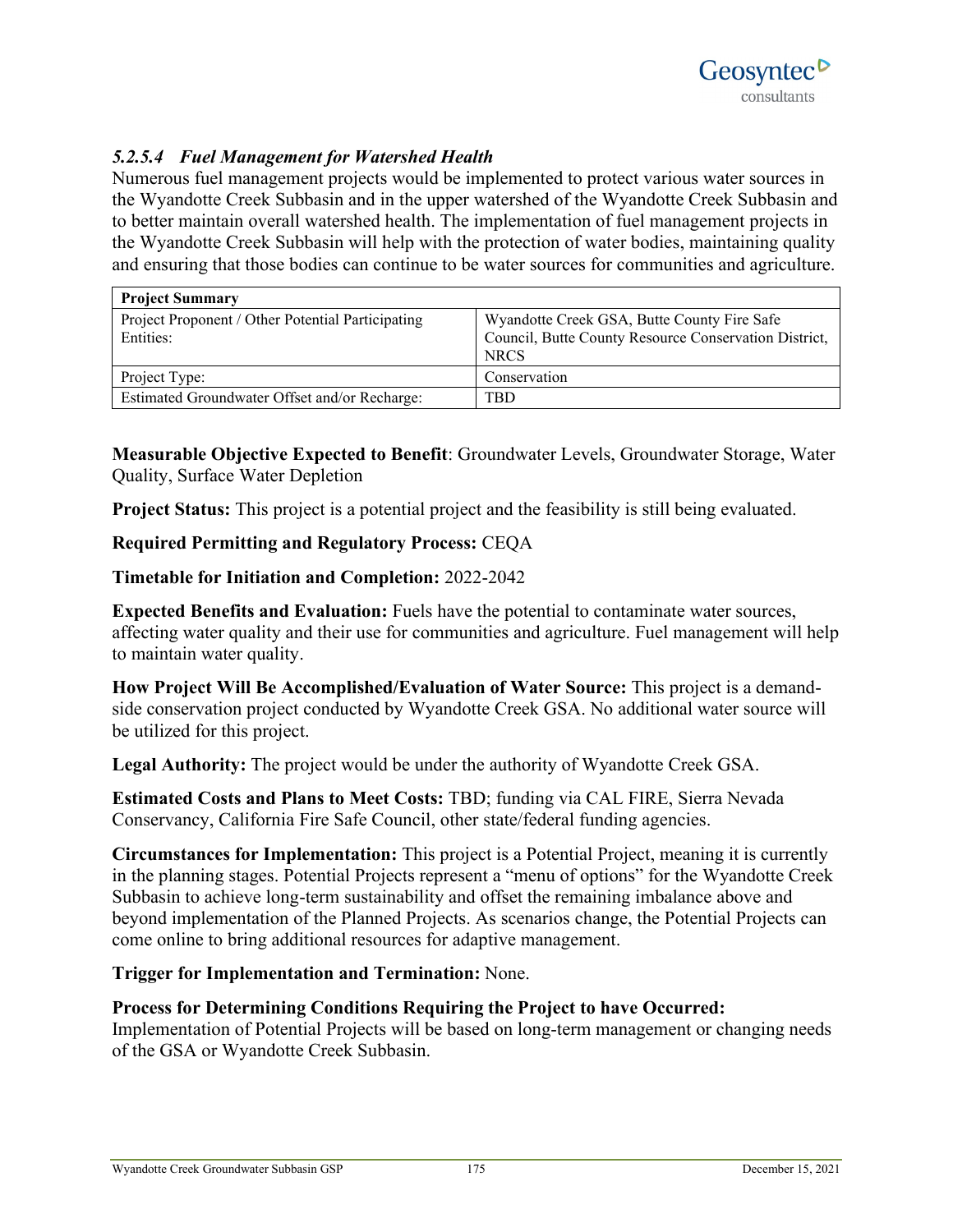# *5.2.5.5 Removal of Invasive Species*

Invasive species are a threat to the Wyandotte Creek Subbasin's ecosystem and water resources since they are known to consume water and hamper recharge. Under this project, invasive species and native grasses would be mapped to help track the effects these species have on water supplies and to help plan out future groundwater management actions. Following this initial mapping, management plans would be developed to establish groundwater management goals and propose actions towards the removal of invasive species. Appropriate funding mechanisms would be identified and secured to move the project forward.

| <b>Project Summary</b>                            |                                                |
|---------------------------------------------------|------------------------------------------------|
| Project Proponent / Other Potential Participating | Wyandotte Creek GSA, local, state, and federal |
| Entities:                                         | organizations and agencies                     |
| Project Type:                                     | Conservation                                   |
| Estimated Groundwater Offset and/or Recharge:     | TBD                                            |

# **Measurable Objective Expected to Benefit**: Groundwater Levels

**Project Status:** This project is a potential project and the feasibility is still being evaluated.

**Required Permitting and Regulatory Process:** CEQA and/or NEPA depending on project location and impact.

### **Timetable for Initiation and Completion:** 2022-2025

**Expected Benefits and Evaluation:** The removal of invasive species would benefit the natural ecosystem and prevent them from negatively affecting the amount of available water and the ability for water to recharge.

**How Project Will Be Accomplished/Evaluation of Water Source:** This project is a demandside conservation project conducted by the Wyandotte Creek GSA. No additional water source will be utilized for this project.

**Legal Authority:** The project would be under the authority of Wyandotte Creek GSA.

**Estimated Costs and Plans to Meet Costs:** TBD; funding via state and federal wildfire resiliency grants and other local, state, and federal organizations and agency programs.

**Circumstances for Implementation:** This project is a Potential Project, meaning it is currently in the planning stages. Potential Projects represent a "menu of options" for the Wyandotte Creek Subbasin to achieve long-term sustainability and offset the remaining imbalance above and beyond implementation of the Planned Projects. As scenarios change, the Potential Projects can come online to bring additional resources for adaptive management.

**Trigger for Implementation and Termination:** Increase in the number of invasive species in the region and their negative effect on water supply.

**Process for Determining Conditions Requiring the Project to have Occurred:**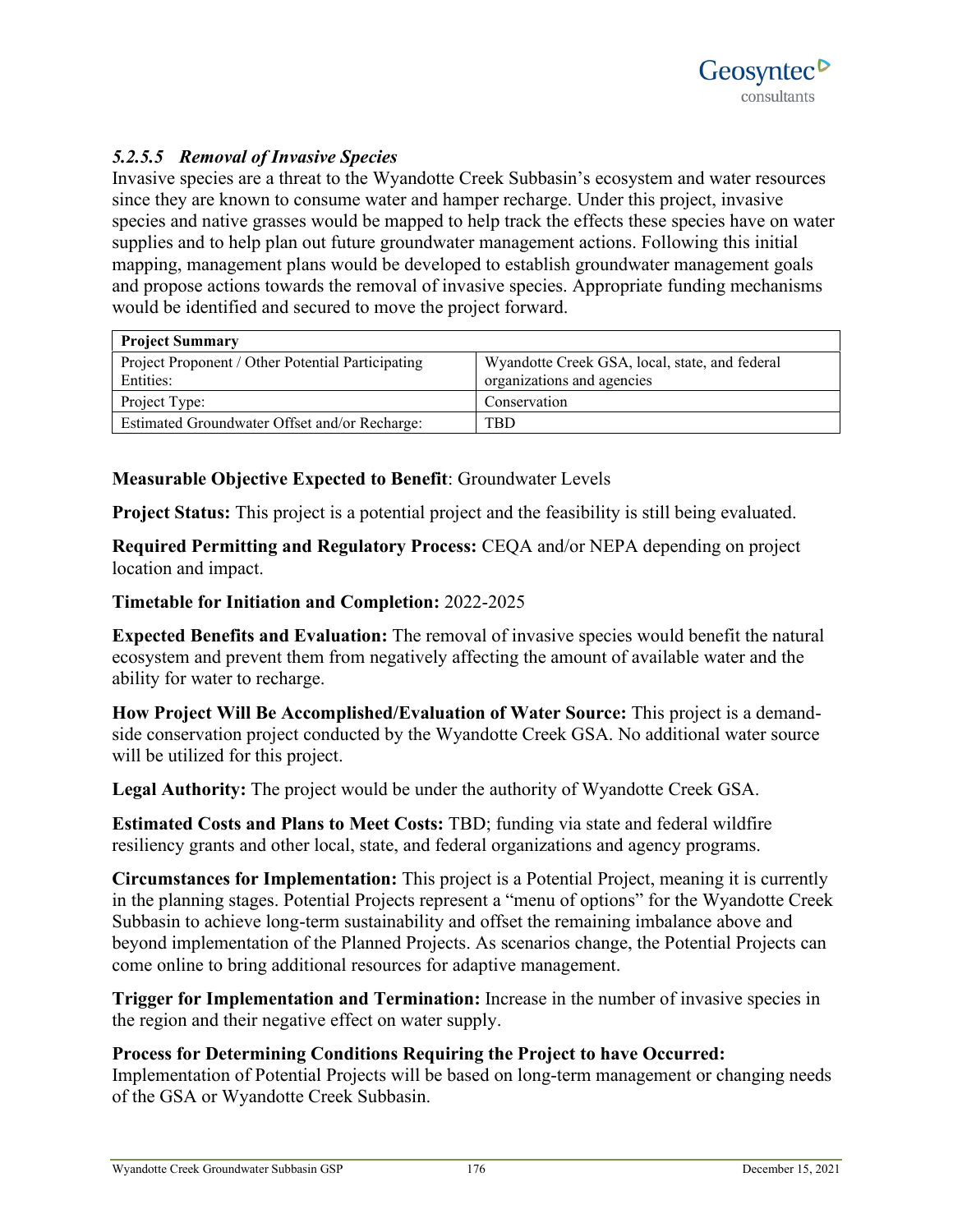# **5.2.6 Longer-term or Conceptual Projects**

Projects categorized as Longer-term or Conceptual Projects are in the early conceptual stages and would require significant additional work to move forward. Longer-term/Conceptual Projects represent potential future projects that could conceptually provide a benefit to the Wyandotte Creek Subbasin in the future, but that would need to be further developed.

# *5.2.6.1 Recharge Well (Injection Well)*

Under this project, the TWSD treatment plant would install an injection well that would inject raw and backwash water from its operations into the basin.

| <b>Project Summary</b>                            |                                              |
|---------------------------------------------------|----------------------------------------------|
| Project Proponent / Other Potential Participating | Wyandotte Creek GSA /TWSD, Butte County, DWR |
| Entities:                                         |                                              |
| Project Type:                                     | Direct Recharge                              |
| Estimated Groundwater Offset and/or Recharge:     | TBD                                          |

**Measurable Objective Expected to Benefit**: Groundwater Levels, Groundwater Storage, Water Quality, Land Subsidence

**Project Status:** This project is conceptual planning stages.

### **Required Permitting and Regulatory Process:** TBD

**Timetable for Initiation and Completion:** 12-24 months

**Expected Benefits and Evaluation:** This project would use raw and backwash water, which would be discharged from the treatment plant anyway, for direct recharge into the aquifer, thereby increasing groundwater levels and volume in the Wyandotte Creek Subbasin.

**How Project Will Be Accomplished/Evaluation of Water Source:** This project is a direct recharge project. The water would be supplied from the raw and backwash water from operations at the TWSD treatment plant.

**Legal Authority:** The project would be under the authority of TWSD and Wyandotte Creek GSA.

**Estimated Costs and Plans to Meet Costs:** TBD; funding via DWR, Butte County, Wyandotte Creek GSA.

**Circumstances for Implementation:** This project is a Longer-term/Conceptual Project, meaning it is in the early conceptual planning stages and would require significant additional work to move forward. Longer-term/Conceptual Projects represent potential future projects that could conceptually provide a benefit to the Wyandotte Creek Subbasin in the future. As scenarios change, Longer-term/Conceptual Projects can come online to bring additional resources for adaptive management. This project could be implemented when agreements are reached with all federal and state regulatory agencies and when funding is available.

# **Trigger for Implementation and Termination:** None.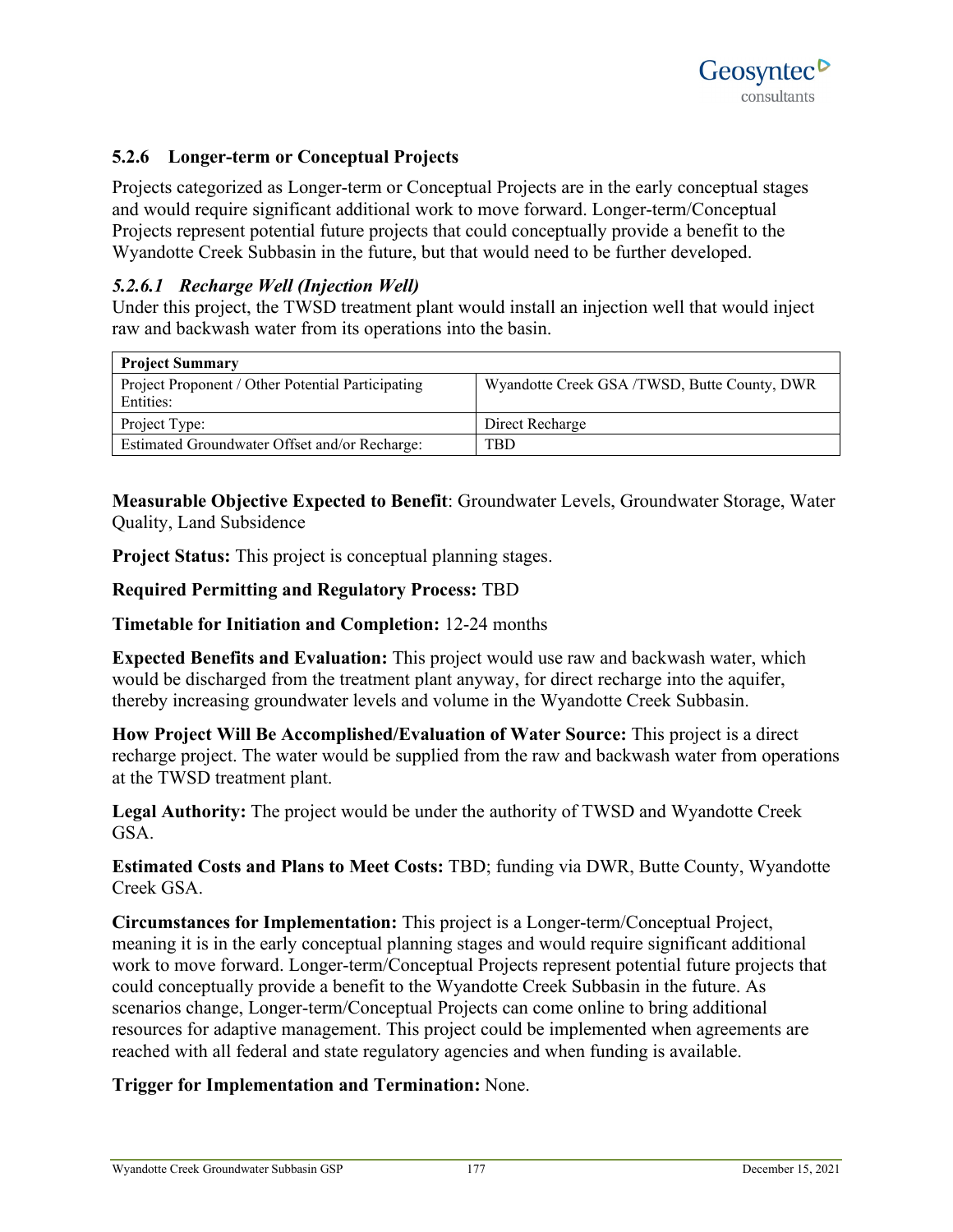

### **Process for Determining Conditions Requiring the Project to have Occurred:**

Implementation of Longer-term/Conceptual Projects will be based on long-term management or changing needs of the GSA or Wyandotte Creek Subbasin.

### *5.2.6.2 Extend Orchard Replacement*

Under this project, various funding sources would incentivize local growers to increase the duration of their current fallowing practice between orchard removal and replanting by one growing season. The extra time would allow the soil to fallow and decrease the overall demand on groundwater and other water sources. Additionally, this program may also reduce the need for soil treatments such as fumigation and expand recycling options for the previous orchard. This project has the potential to fallow many acres although it is not determined at this time. As envisioned, this project would be dependent on the availability of financial incentives and willingness of landowners to participate. Participation in the program would be voluntary.

| <b>Project Summary</b>                                         |                                    |  |
|----------------------------------------------------------------|------------------------------------|--|
| Project Proponent / Other Potential Participating<br>Entities: | Wyandotte Creek GSA / Butte County |  |
| Project Type:                                                  | Conservation                       |  |
| Estimated Groundwater Offset and/or Recharge:                  | TBD                                |  |

### **Measurable Objective Expected to Benefit:** Groundwater Levels

**Project Status:** This project is still in the early conceptual planning stages.

#### **Required Permitting and Regulatory Process:** None

**Timetable for Initiation and Completion:** To be determined. The timetable would be dependent on the availability of financial incentives and willingness of farmers to participate.

**Expected Benefits and Evaluation:** By increasing the time between orchard removal and replanting, the soil may be allowed to fallow, restoring its fertility, and decreasing its water demand. This would decrease the overall use of groundwater in the Subbasin.

**How Project Will Be Accomplished/Evaluation of Water Source:** This project is a demandside conservation project. No additional water source will be utilized for this project.

**Legal Authority:** The project would be under the Wyandotte Creek GSA, local landowners and other entities To be determined.

**Estimated Costs and Plans to Meet Costs:** To be determined; funding via Proposition 1, Proposition 68, USDA, National Resource Conservation Service (NRCS)

**Circumstances for Implementation:** This project is a Conceptual project in the early conceptual planning stages and would require significant additional work to move forward.

#### **Trigger for Implementation and Termination:** None

**Process for Determining Conditions Requiring the Project to Occur:** The project proponents are in the process of determining the feasibility of this project including the possibility of securing the necessary finances to move forward.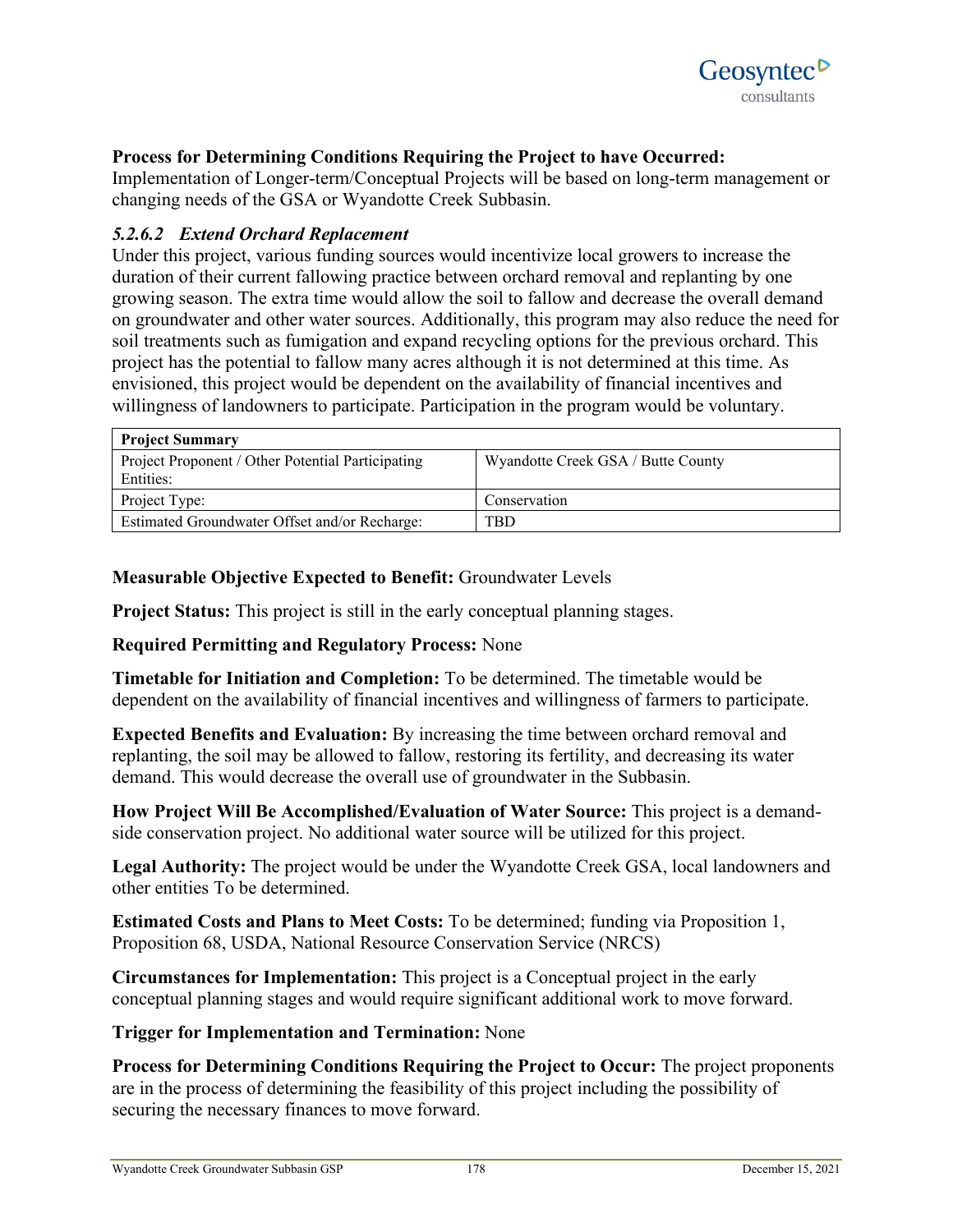# **5.2.7 Notification Process**

The GSA will continue to conduct public outreach and will be responsible for notification of the projects. Regular updates will be provided to the GSA Boards and presented on the website [\(www.wyandottecreekgsa.com\)](http://www.wyandottecreekgsa.com/) as projects are implemented. Outreach is likely to be provided via public notices, meetings, website, social media, and email lists.

# **5.3 Management Actions**

In order to achieve sustainable groundwater management, management actions can be implemented to focus on reduction of groundwater demand. The management actions can include increased data collection, education and outreach, regulatory policies, incentive programs, and enforcement actions.

The following sections will present management action options that the GSA may consider during GSP implementation. The GSA will monitor, participate, and coordinate with respective agencies for each of the Management Actions that may be considered. The schedule to implement the management actions is likely to vary depending upon Wyandotte Creek Subbasin conditions and the expected benefits may also vary year to year.

# **5.3.1 General Plan Updates**

Under this management action, the Wyandotte Creek GSA would monitor, participate, and coordinate with the City of Oroville and Butte County, who are currently updating their General Plans, to make necessary amendments so that the plans recognize important components of the Wyandotte Creek Subbasin's GSP.

# **5.3.2 Domestic Well Mitigation**

In order to protect domestic water supplies in the region, the Wyandotte Creek GSA would conduct the following under this management action:

- 1. Establish a voluntary registry for domestic wells.
- 2. Compile domestic well logs, screen depths, and locations.
- 3. Improve and deepen domestic wells so that well screens are at or below the MTs established for the Wyandotte Creek Subbasin.
- 4. Provide emergency supplies, such as bottled drinking water or potable water for sanitation, to communities with dry domestic wells. Priority would be given to DACs who are dependent on groundwater.

Creating a registry of domestic wells in the region, with information on well location and screen depths, would help the GSA compile important data into a centralized location. This would allow the GSA to determine which wells need to be updated to the current standards and which may need to be deepened, as well as to help them prioritize certain communities for emergency response.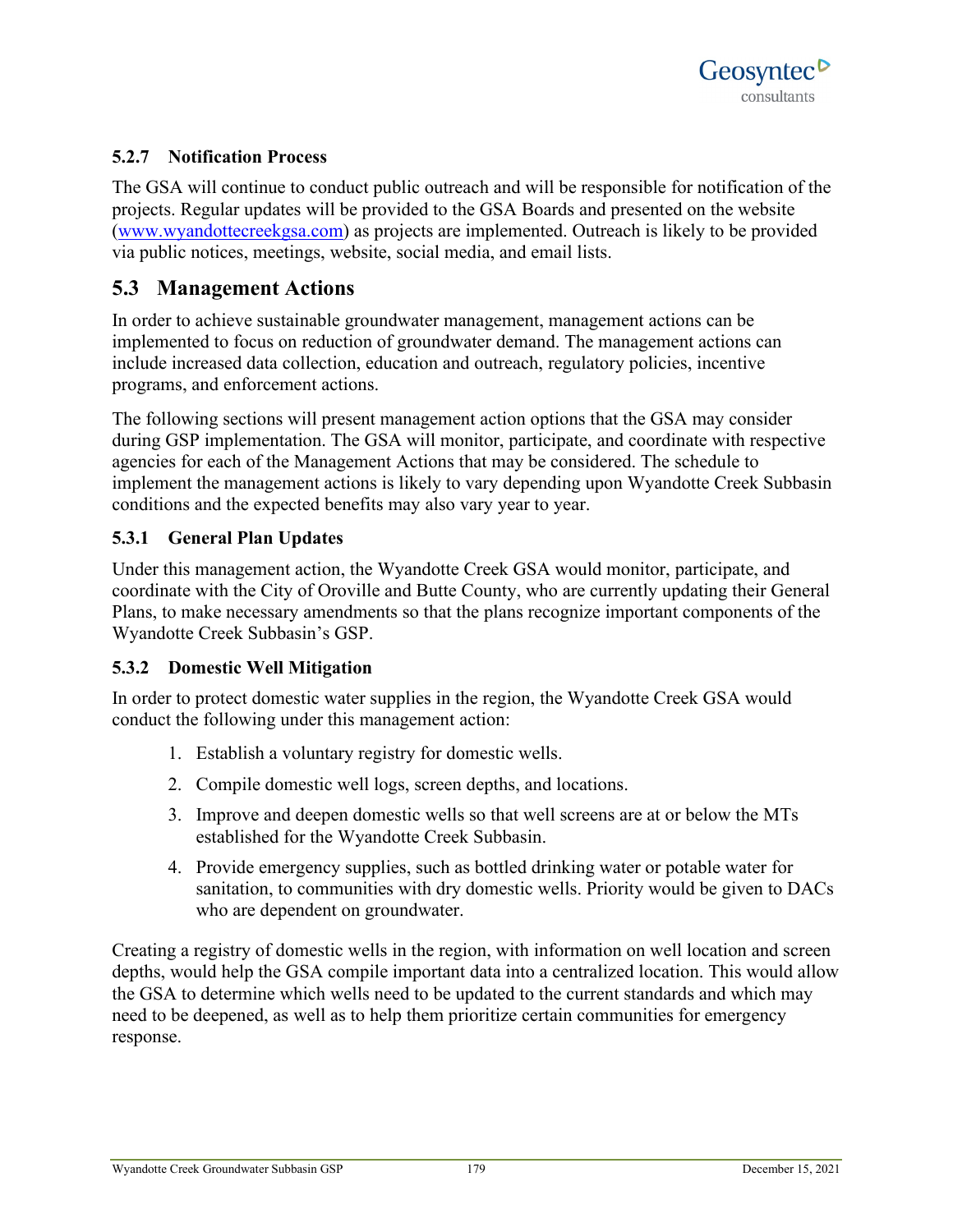

# **5.3.3 Well Permitting Ordinance**

According to current Butte County Code, wells are required to be screened below groundwater levels measured during the 1989 to 1994 drought. With water levels continuing to decline in the Wyandotte Creek Subbasin, several domestic wells are becoming dry. Wyandotte Creek GSA in coordination with Butte County would work to update the current well permitting ordinance to require all domestic wells in the Representative Monitoring Network area to be screened below the MT depths established for the Wyandotte Creek Subbasin.

### **5.3.4 Landscape Ordinance**

Wyandotte Creek GSA will coordinate with Butte County and the City of Oroville to update the landscape ordinance to encourage new residential, commercial, and industrial developments to use drought-resistant species and to limit the size of grass turf lawns. This ordinance would also promote xeriscaping and focus efforts and funds on reducing landscape irrigation and water use for swimming pools. The implementation of this ordinance would require a period of planning, public discussion, and code enforcement for each new building permit.

# **5.3.5 Expansion of Water Purveyors' Service Area**

Under this management action, water purveyors would expand their service areas and provide drinking water to residential areas that are currently using private domestic groundwater wells. Groundwater levels in the Wyandotte Creek Subbasin would be allowed to recover with the overall decrease in groundwater demand. This action would require approval from the Butte Local Agency Formation Commission and the California Public Utilities Commission.

# **5.4 Data Collection**

# **5.4.1 County Contour Mapping**

As part of the efforts to collect the information necessary to fill the information needs and data gaps identified in Section 3, this project proposes to expand the existing monitoring program to include Butte, Glen, Colusa, and Tehama counties and conduct these groundwater elevation surveys in the spring, summer, and fall. The monitoring program would gather data used to produce groundwater contours and estimates of lateral and vertical flow direction and volume. Producing this data for the four counties will help to identify interbasin flow patterns and influences on surface water flows and replenishment locations, thereby improving coordination between counties and water management decision-making.

Routine water table monitoring programs will track overall water table trends in the region and provide important, up-to-date data for making decisions on water management. Establishing these programs amongst the four counties will aid in the exchange of data and improve regional coordination on various water projects. The expanded water monitoring programs will be established by the Wyandotte Creek GSA, with assistance from the four counties.

# **5.4.2 Project: Update the Butte Basin Groundwater Model**

The existing BBGM covers the Vina, Butte, and Wyandotte Creek Subbasins. This project will help fill the identified information needs and data gaps and will consist of 1) updating the BBGM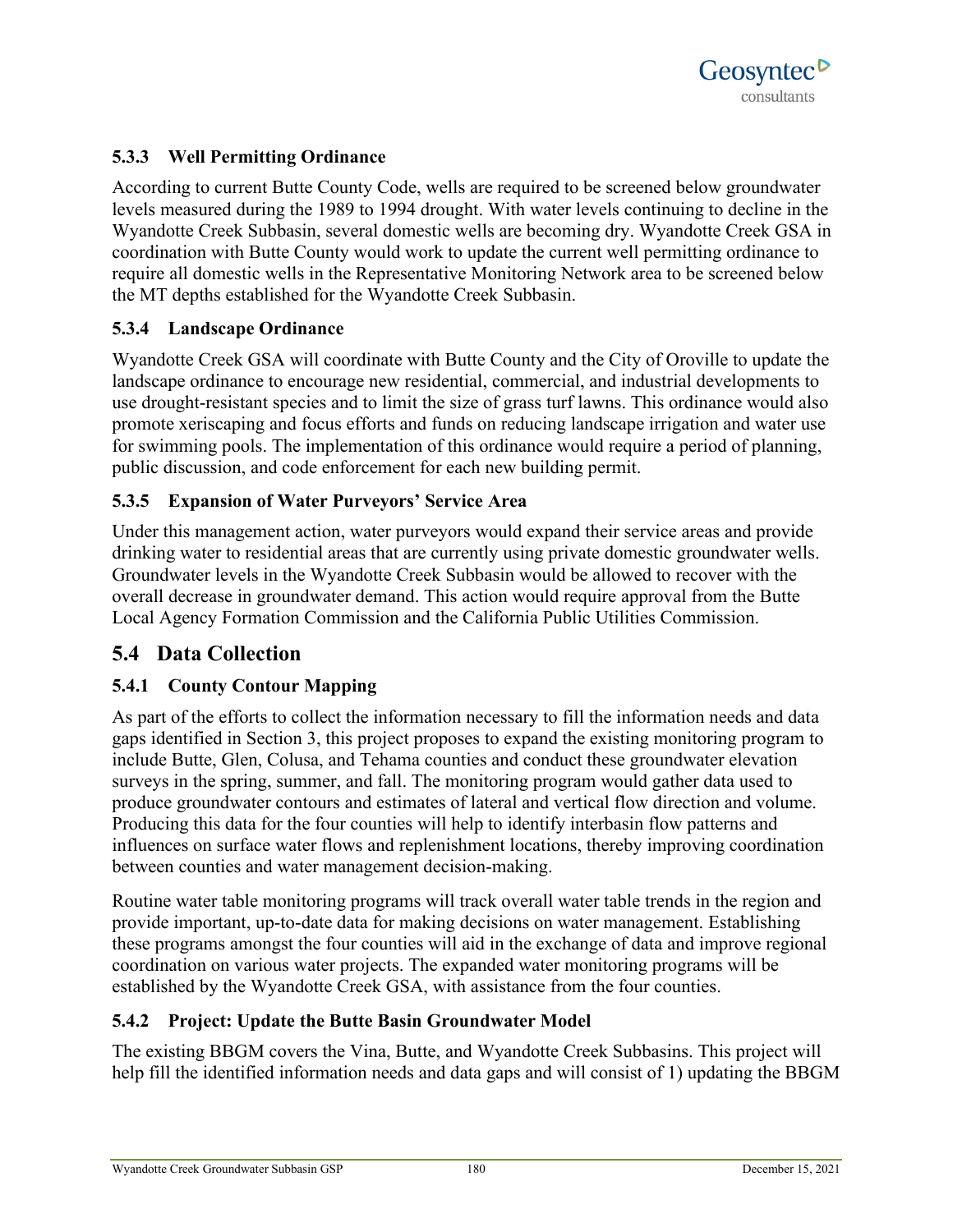with newly acquired data; and 2) using the updated version of the model to run simulations and better establish the basin's SMC as needed.

Some of the new data to be added is the AEM data and data on the different hydraulic conductivities of each layer of the aquifer. The AEM data will be used, among other things, to adjust the various surfaces in the model to better present the aquifer's hydrogeologic layers.

Once the model has been updated with the new data, it will be better suited for running simulations of different water or land management scenarios as well as predictions for climate and precipitation fluctuations. Lateral and vertical connectivity between aquifer layers and connections to surface water features will be more accurate and help identify areas of the basin where groundwater recharge may be needed. Overall, this will help shape management actions by focusing their efforts on those particular areas. Ongoing updates to the model will emphasize the importance of accurate and up-to-date data and help continue monitoring efforts such as measuring water levels and stream flows.

An updated groundwater model is vital for running accurate simulations that may be used to make important decisions regarding groundwater allocation, pumping, recharge, and other activities. The model should contain the most up-to-date data to represent the basin realistically and accurately. Two updates to the model are current planned during SGMA implementation.

# **5.4.3 Community Monitoring Program**

As discussed in Section 3.3, the MT for groundwater levels is based on the depths of domestic wells. The dataset used for this assessment is limited and likely includes wells no longer in use or poorly maintained. To resolve this data gap, the GSAs will conduct surveys of domestic wells within the Wyandotte Creek Subbasin to assess if the wells are still active and well construction details. As domestic well construction information may be limited, selected wells may be video logged to obtain additional information.

The GSAs will also maintain a record of verifiable domestic wells that go dry during the implementation period that will include depth of these wells, screen intervals, and available maintenance records. These data will be used to modify the MT over the implementation period, as appropriate.

# **5.4.4 Interconnected Surface Water/Associated Impacts on Groundwater Dependent Ecosystems**

As presented Section 4.10, the lack of sufficient data to analyze interaction of streams and pumping within the primary aquifer system. Additional wells and other monitoring networks will be installed, as appropriate, following the framework discussed in Section 3.8.

# **5.5 Adaptive Management Strategies**

The Wyandotte Creek GSA will be requesting annual reports from the project proponents to evaluate progress on implementation. If the projects are not progressing or if monitoring efforts demonstrate that those projects are not achieving their targets, the GSA will evaluate the need for additional or modified projects and to begin implementation of management actions.